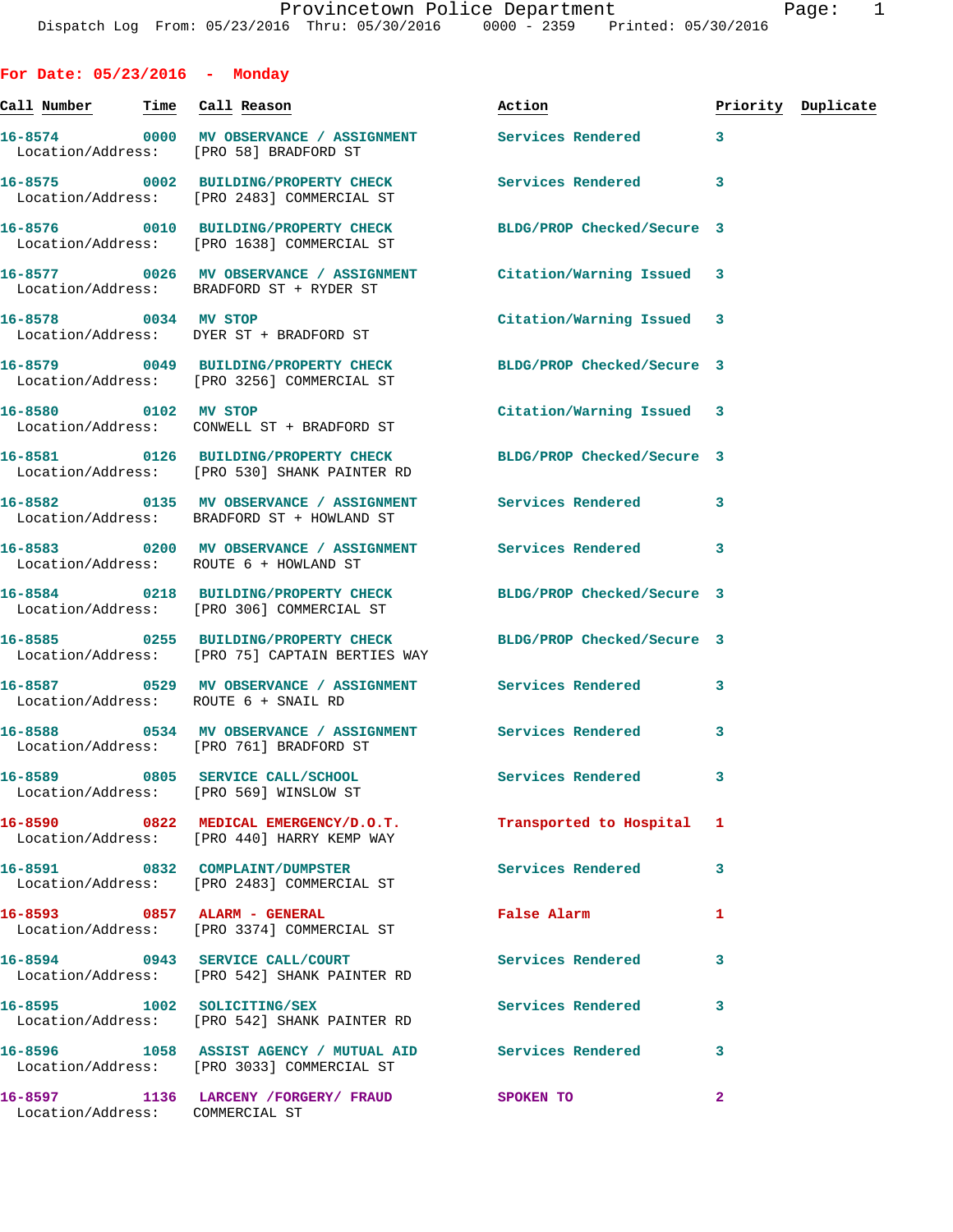|                                                         | Provincetown Police Department<br>Dispatch Log From: 05/23/2016 Thru: 05/30/2016 0000 - 2359 Printed: 05/30/2016 |                            |                | Page: 2 |  |
|---------------------------------------------------------|------------------------------------------------------------------------------------------------------------------|----------------------------|----------------|---------|--|
|                                                         | 16-8598 1139 COMPLAINT Services Rendered 3<br>Location/Address: [PRO 2519] ROUTE 6                               |                            |                |         |  |
|                                                         | 16-8599 1148 PARKING COMPLAINT / GENERAL Services Rendered 3<br>Location/Address: [PRO 2483] COMMERCIAL ST       |                            |                |         |  |
|                                                         | 16-8600 1234 MEDICAL EMERGENCY/DIABETIC PATIENT REFUSAL<br>Location/Address: [PRO 3179] MEADOW RD                |                            | $\mathbf{1}$   |         |  |
|                                                         | 16-8601 1238 MV OBSERVANCE / ASSIGNMENT Services Rendered<br>Location/Address: SHANK PAINTER RD + PROVINCE RD    |                            | 3              |         |  |
|                                                         | 16-8602 1239 LARCENY /FORGERY/ FRAUD Services Rendered<br>Location/Address: [PRO 129] COMMERCIAL ST              |                            | $\overline{2}$ |         |  |
|                                                         | 16-8603 1323 BUILDING/PROPERTY CHECK BLDG/PROP Checked/Secure 3<br>Location/Address: [PRO 3259] MACMILLAN WHARF  |                            |                |         |  |
|                                                         | 16-8604 1340 TRAFFIC CONTROL<br>Location/Address: BRADFORD ST + DYER ST                                          | Services Rendered 3        |                |         |  |
|                                                         | 16-8606 1346 MV STOP<br>Location/Address: BRADFORD ST + PEARL ST                                                 | <b>VERBAL WARNING</b>      | 3              |         |  |
|                                                         | 16-8607 1408 COMPLAINT/CAMPING<br>Location/Address: [PRO 2519] ROUTE 6                                           | Could Not Locate 3         |                |         |  |
|                                                         | 16-8608 1428 LOBBY TRAFFIC<br>Location/Address: [PRO 542] SHANK PAINTER RD                                       | Services Rendered 2        |                | 45      |  |
|                                                         | 16-8609 1503 PARK, WALK & TALK 1988 Services Rendered 2<br>Location/Address: [PRO 569] WINSLOW ST                |                            |                |         |  |
|                                                         | 16-8610 1538 BUILDING/PROPERTY CHECK BLDG/PROP Checked/Secure 3<br>Location/Address: [PRO 2206] COMMERCIAL ST    |                            |                |         |  |
|                                                         | 16-8611 1604 BUILDING/PROPERTY CHECK BLDG/PROP Checked/Secure 3<br>Location/Address: [PRO 2481] TREMONT ST       |                            |                |         |  |
|                                                         | 16-8612 1608 BAR CHECK<br>Location/Address: [PRO 399] COMMERCIAL ST                                              | BLDG/PROP Checked/Secure 2 |                |         |  |
| Location/Address: [PRO 16] BRADFORD ST                  | 16-8613 1619 BUILDING/PROPERTY CHECK                                                                             | BLDG/PROP Checked/Secure 3 |                |         |  |
| 16-8614 1626 IRS SCAM                                   | Location/Address: [PRO 3222] ALDEN ST                                                                            | Services Rendered          | $\mathbf{2}$   |         |  |
|                                                         | 16-8615 1628 MV ACCIDENT/PAST<br>Location/Address: [PRO 3004] BRADFORD ST                                        | <b>Services Rendered</b> 1 |                |         |  |
| Location/Address: ROUTE 6 + SNAIL RD                    | 16-8616 1632 MV OBSERVANCE / ASSIGNMENT Services Rendered                                                        |                            | 3              |         |  |
| 16-8617 1635 VERBAL SPEED<br>Location/Address: SNAIL RD |                                                                                                                  | <b>VERBAL WARNING</b>      | 3              |         |  |
|                                                         | 16-8619 1759 BUILDING/PROPERTY CHECK<br>Location/Address: [PRO 3259] MACMILLAN WHARF                             | BLDG/PROP Checked/Secure 3 |                |         |  |
|                                                         | 16-8620 1801 PARK, WALK & TALK<br>Location/Address: [PRO 3259] MACMILLAN WHARF                                   | Services Rendered 2        |                |         |  |
|                                                         | 16-8621 1940 BUILDING/PROPERTY CHECK<br>Location/Address: [PRO 2898] JEROME SMITH RD                             | BLDG/PROP Checked/Secure 3 |                |         |  |
|                                                         | 16-8622 2001 BUILDING/PROPERTY CHECK BLDG/PROP Checked/Secure 3<br>Location/Address: [PRO 433] RYDER ST EXT      |                            |                |         |  |
| 16-8623 2006 MV DISABLED                                |                                                                                                                  | Services Rendered 2        |                |         |  |

Location/Address: [PRO 2520] PRINCE ST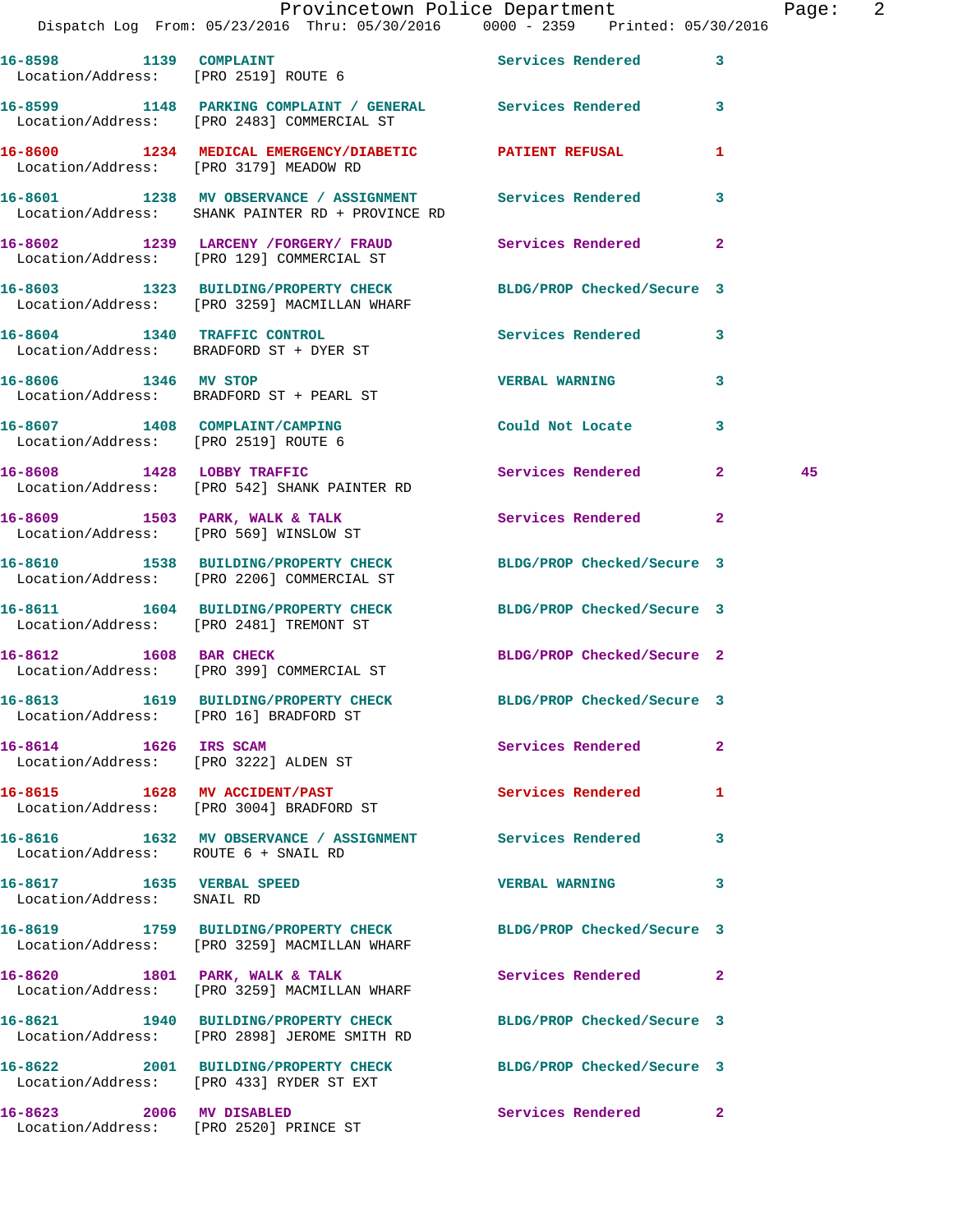|                                         | Dispatch Log From: 05/23/2016 Thru: 05/30/2016 0000 - 2359 Printed: 05/30/2016                                 |                            |   |    |
|-----------------------------------------|----------------------------------------------------------------------------------------------------------------|----------------------------|---|----|
|                                         | 16-8624 2039 BUILDING/PROPERTY CHECK BLDG/PROP Checked/Secure 3<br>Location/Address: [PRO 2977] COMMERCIAL ST  |                            |   |    |
|                                         | 16-8625 2114 BUILDING/PROPERTY CHECK BLDG/PROP Checked/Secure 3<br>Location/Address: [PRO 444] HIGH POLE HILL  |                            |   |    |
|                                         | 16-8626 2114 SEVERE COUGH<br>Location/Address: [PRO 1728] BRADFORD ST                                          | Services Rendered 1        |   |    |
|                                         | 16-8628 2314 BUILDING/PROPERTY CHECK BLDG/PROP Checked/Secure 3<br>Location/Address: [PRO 2539] RYDER ST EXT   |                            |   |    |
|                                         | 16-8627 2316 BUILDING/PROPERTY CHECK<br>Location/Address: [PRO 519] RACE POINT RD                              | BLDG/PROP Checked/Secure 3 |   |    |
|                                         | 16-8629 2336 MV OBSERVANCE / ASSIGNMENT Services Rendered 3<br>Location/Address: BRADFORD ST + HOWLAND ST      |                            |   |    |
|                                         | 16-8630 2345 BUILDING/PROPERTY CHECK BLDG/PROP Checked/Secure 3<br>Location/Address: [PRO 447] JEROME SMITH RD |                            |   |    |
|                                         | 16-8631 2347 VERBAL HEADLIGHT<br>Location/Address: KENDALL LN + BRADFORD ST                                    | <b>VERBAL WARNING</b>      | 3 |    |
| For Date: $05/24/2016$ - Tuesday        |                                                                                                                |                            |   |    |
|                                         | 16-8632 0000 INFO SERVICES - LOBBY Services Rendered 2<br>Location/Address: [PRO 542] SHANK PAINTER RD         |                            |   | 30 |
|                                         | 16-8633 0025 PARK, WALK & TALK<br>Location/Address: [PRO 105] COMMERCIAL ST                                    | Services Rendered 2        |   |    |
|                                         | 16-8634 0036 BUILDING/PROPERTY CHECK BLDG/PROP Checked/Secure 3<br>Location/Address: [PRO 1638] COMMERCIAL ST  |                            |   |    |
|                                         | 16-8635 0102 PARK, WALK & TALK<br>Location/Address: [PRO 105] COMMERCIAL ST                                    | Services Rendered 2        |   |    |
| Location/Address: STANDISH ST           | 16-8636  0107  VERBAL EXCESSIVE NOISE  VERBAL WARNING                                                          |                            | 3 |    |
|                                         | 16-8638 0119 BUILDING/PROPERTY CHECK<br>Location/Address: [PRO 105] COMMERCIAL ST                              | BLDG/PROP Checked/Secure 3 |   |    |
|                                         | 16-8637  0120 MV OBSERVANCE / ASSIGNMENT Services Rendered<br>Location/Address: BRADFORD ST + CONWELL ST       |                            | 3 |    |
|                                         | 16-8639 0203 BUILDING/PROPERTY CHECK<br>Location/Address: [PRO 1646] WINSLOW ST                                | BLDG/PROP Checked/Secure 3 |   |    |
|                                         | 16-8640 0225 BUILDING/PROPERTY CHECK<br>Location/Address: [PRO 75] CAPTAIN BERTIES WAY                         | BLDG/PROP Checked/Secure 3 |   |    |
|                                         | 16-8641 0356 BUILDING/PROPERTY CHECK<br>Location/Address: [PRO 99] COMMERCIAL ST                               | BLDG/PROP Checked/Secure 3 |   |    |
| Location/Address: [PRO 1780] JOHNSON ST | 16-8642 0513 BUILDING/PROPERTY CHECK                                                                           | BLDG/PROP Checked/Secure 3 |   |    |
|                                         | 16-8643 0517 BUILDING/PROPERTY CHECK BLDG/PROP Checked/Secure 3<br>Location/Address: [PRO 379] COMMERCIAL ST   |                            |   |    |
|                                         | 16-8644 0522 MV OBSERVANCE / ASSIGNMENT Services Rendered<br>Location/Address: [PRO 530] SHANK PAINTER RD      |                            | 3 |    |
|                                         | 16-8645  0530 MV OBSERVANCE / ASSIGNMENT Services Rendered<br>Location/Address: [PRO 3737] BRADFORD ST         |                            | 3 |    |

**16-8646 0623 SERVICE CALL/CAMPSITE Could Not Locate 3**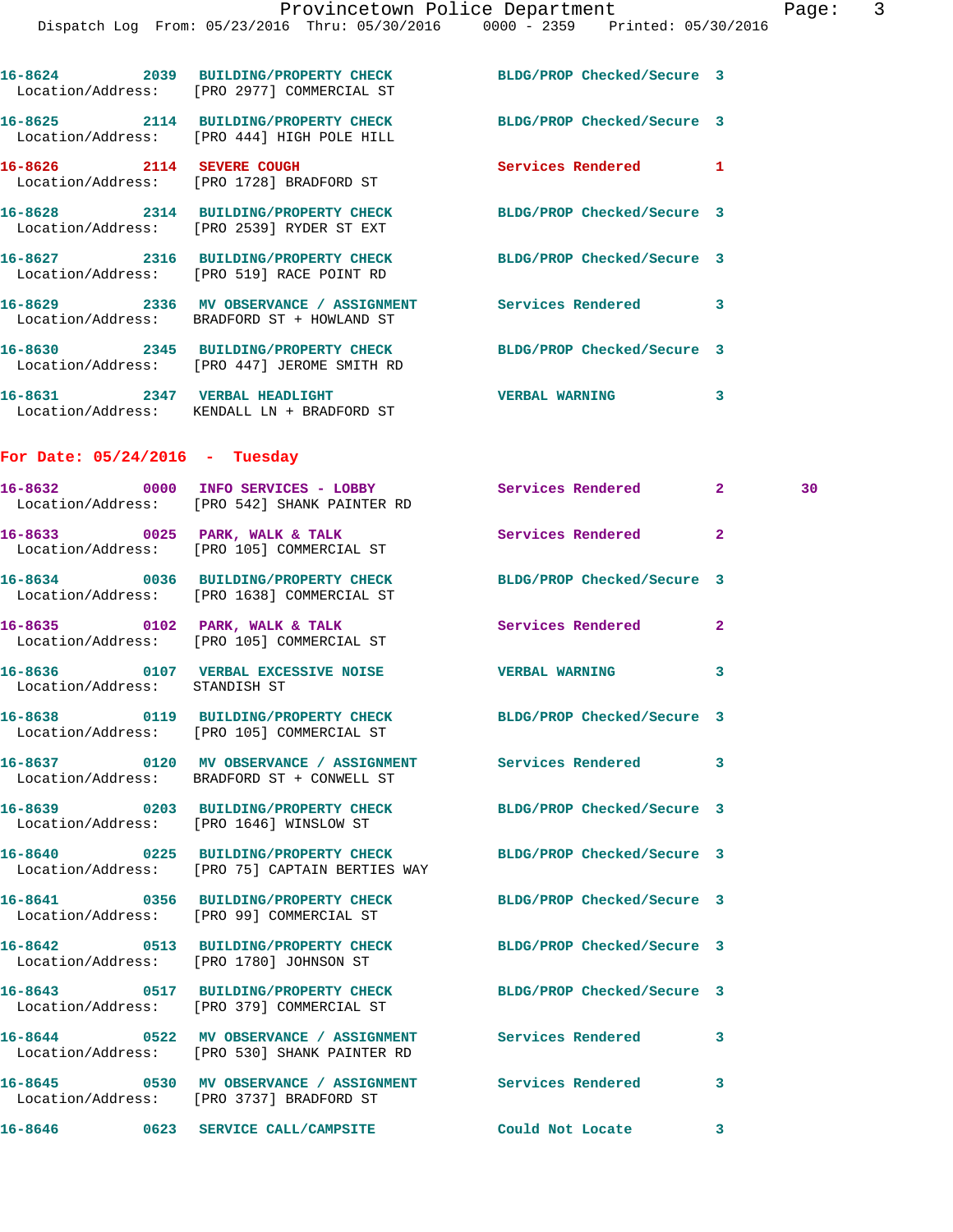|                                        | Dispatch Log From: 05/23/2016 Thru: 05/30/2016 0000 - 2359 Printed: 05/30/2016                                   | Provincetown Police Department       |                | Page: 4 |  |
|----------------------------------------|------------------------------------------------------------------------------------------------------------------|--------------------------------------|----------------|---------|--|
| Location/Address: [PRO 2519] ROUTE 6   |                                                                                                                  |                                      |                |         |  |
|                                        | 16-8647 0718 ALARM - FIRE<br>Location/Address: [PRO 204] COMMERCIAL ST                                           | False Alarm <b>Francisco Execute</b> | 1              |         |  |
| 16-8648 0809 HAZARDS                   | Location/Address: BRADFORD ST + ARCH ST                                                                          | Services Rendered                    | $\mathbf{2}$   |         |  |
|                                        |                                                                                                                  |                                      | $\mathbf{3}$   |         |  |
| Location/Address: [PRO 3440] ROUTE 6   | 16-8650 0816 MV OBSERVANCE / ASSIGNMENT Services Rendered                                                        |                                      | 3              |         |  |
|                                        | 16-8652 0836 SERVICE CALL/SCHOOL<br>Location/Address: [PRO 569] WINSLOW ST                                       | Services Rendered 3                  |                |         |  |
|                                        | 16-8653 0904 MEDICAL EMERGENCY/VISION<br>Location/Address: [PRO 396] COMMERCIAL ST                               | Transported to Hospital 1            |                |         |  |
| Location/Address: [PRO 2519] ROUTE 6   | 16-8654 0912 SERVICE CALL/CAMPSITE Could Not Locate 3                                                            |                                      |                |         |  |
|                                        | 16-8656 0939 FOUND DIAMOND STUD<br>Location/Address: [PRO 1778] SHANK PAINTER RD                                 | Services Rendered 3                  |                |         |  |
| Location/Address: [PRO 16] BRADFORD ST | 16-8657 1001 BUILDING/PROPERTY CHECK BLDG/PROP Checked/Secure 3                                                  |                                      |                |         |  |
|                                        | 16-8659 1028 BUILDING/PROPERTY CHECK<br>Location/Address: [PRO 3259] MACMILLAN WHARF                             | BLDG/PROP Checked/Secure 3           |                |         |  |
| 16-8660 1046 WIRES DOWN                | Location/Address: [PRO 2547] COMMERCIAL ST                                                                       | Taken/Referred to Other 2            |                |         |  |
|                                        | 16-8661 1233 LOST WALLET<br>Location/Address: [PRO 547] COMMERCIAL ST                                            | Services Rendered 3                  |                |         |  |
| 16-8662 1241 PROPERTY DAMAGE           | Location/Address: [PRO 442] HARRY KEMP WAY                                                                       | SPOKEN TO THE STATE OF THE SPOKEN TO | 3              |         |  |
| 16-8664 1418 LOST WALLET               | Location/Address: [PRO 542] SHANK PAINTER RD                                                                     | Services Rendered                    | 3              |         |  |
|                                        | 16-8665 1436 MEDICAL EMERGENCY/BROKEN ARM Transported to Hospital 1<br>Location/Address: [PRO 399] COMMERCIAL ST |                                      |                |         |  |
| Location/Address: COMMERCIAL ST        | 16-8666 1441 FOUND CREDIT CARD                                                                                   | Services Rendered 3                  |                | 1       |  |
| 16-8667 1455 AT SCHOOL                 | Location/Address: [PRO 569] WINSLOW ST                                                                           | Services Rendered 3                  |                |         |  |
|                                        | 16-8669 1534 PARK, WALK & TALK<br>Location/Address: [PRO 3259] MACMILLAN WHARF                                   | Services Rendered                    | $\mathbf{2}$   |         |  |
| Location/Address: [PRO 2518] ROUTE 6   | 16-8670 1641 MV OBSERVANCE / ASSIGNMENT Services Rendered 3                                                      |                                      |                |         |  |
| Location/Address: [PRO 2479] ROUTE 6   | 16-8671 1649 VERBAL SPEED                                                                                        | <b>VERBAL WARNING</b>                | 3              |         |  |
|                                        | 16-8672 1716 ROAD HAZARDS<br>Location/Address: [PRO 2521] ROUTE 6                                                | Could Not Locate                     | $\overline{2}$ |         |  |
|                                        | 16-8673 1718 DISPLAY COMPLAINT<br>Location/Address: [PRO 1997] COMMERCIAL ST                                     | <b>Unfounded</b>                     | 3              |         |  |
|                                        | 16-8674 1758 BY-LAW VIOLATION/TENT                                                                               | Could Not Locate 2                   |                |         |  |

Location/Address: [PRO 2519] ROUTE 6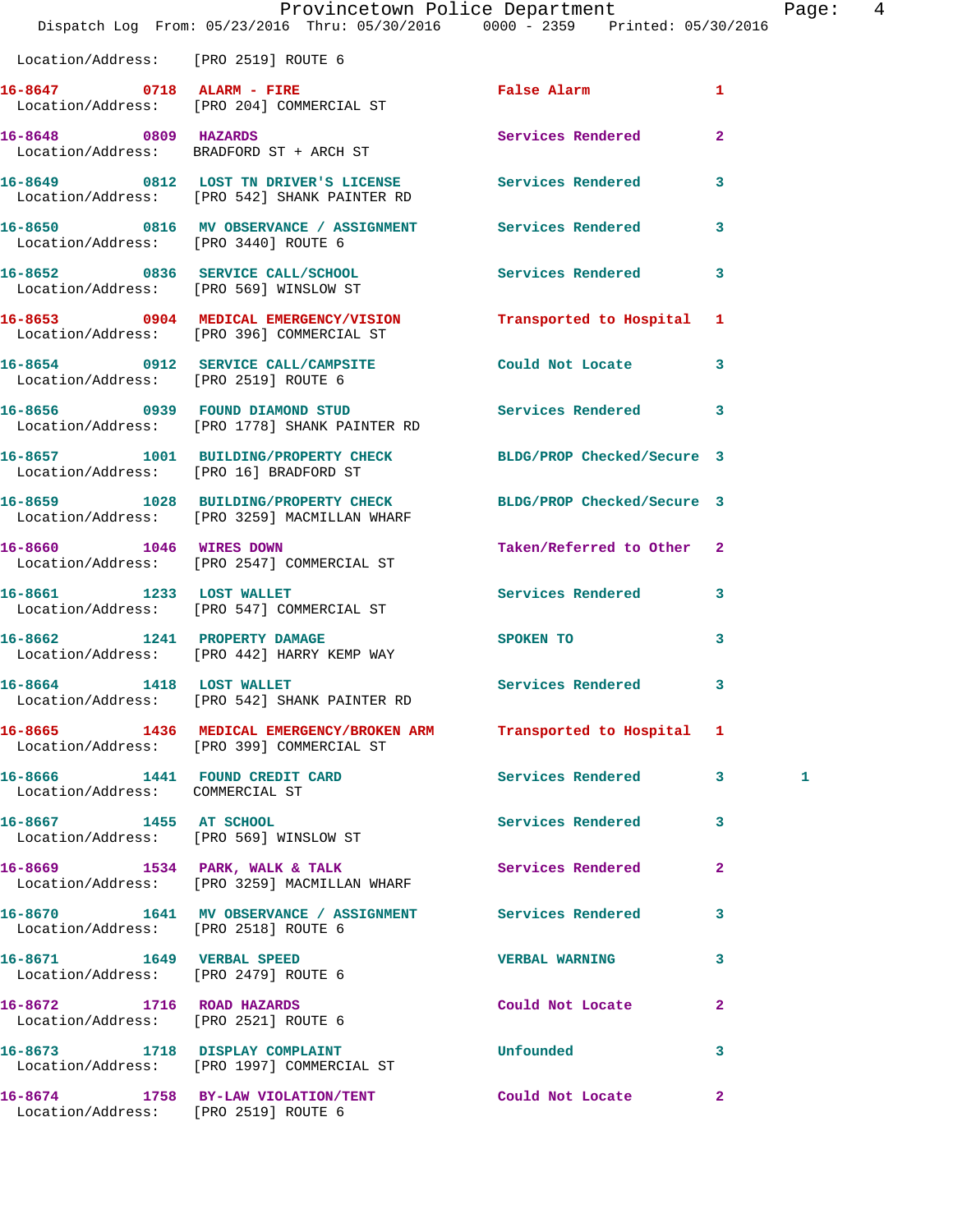|                                                   | Provincetown Police Department Page: 5<br>Dispatch Log From: 05/23/2016 Thru: 05/30/2016 0000 - 2359 Printed: 05/30/2016 |                           |              |    |  |
|---------------------------------------------------|--------------------------------------------------------------------------------------------------------------------------|---------------------------|--------------|----|--|
|                                                   | 16-8675 1844 BUILDING/PROPERTY CHECK BLDG/PROP Checked/Secure 3<br>Location/Address: [PRO 554] TREMONT ST                |                           |              |    |  |
|                                                   | 16-8677 1954 BURGLAR ALARM<br>Location/Address: [PRO 1899] CREEK HILL RD                                                 | False Alarm 1             |              |    |  |
| Location/Address: [PRO 446] HOWLAND ST            | 16-8678 2102 BUILDING/PROPERTY CHECK BLDG/PROP Checked/Secure 3                                                          |                           |              |    |  |
| Location/Address: ROUTE 6                         | 16-8679 2111 MV OBSERVANCE / ASSIGNMENT Services Rendered 3                                                              |                           |              |    |  |
| Location/Address: BRADFORD ST + SNOW ST           | 16-8680 2111 MV OBSERVANCE / ASSIGNMENT Services Rendered 3                                                              |                           |              |    |  |
|                                                   | 16-8682 2206 BUILDING/PROPERTY CHECK BLDG/PROP Checked/Secure 3<br>Location/Address: [PRO 516] RACE POINT RD             |                           |              |    |  |
|                                                   | 16-8683 2307 DISTURBANCE<br>Location/Address: [PRO 3258] BRADFORD ST                                                     | <b>SPOKEN TO</b>          | $\mathbf{1}$ |    |  |
| Location/Address: [PRO 1616] BANGS ST             | 16-8684 2346 LARCENY / FORGERY / FRAUD Services Rendered                                                                 |                           | $\mathbf{2}$ |    |  |
| For Date: $05/25/2016$ - Wednesday                |                                                                                                                          |                           |              |    |  |
|                                                   | 16-8685 0000 LOBBY TRAFFIC<br>Location/Address: [PRO 542] SHANK PAINTER RD                                               | Services Rendered 2       |              | 28 |  |
|                                                   | 16-8686 0013 BUILDING/PROPERTY CHECK BLDG/PROP Checked/Secure 3<br>Location/Address: [PRO 1989] COMMERCIAL ST            |                           |              |    |  |
|                                                   | 16-8687 0030 BUILDING/PROPERTY CHECK BLDG/PROP Checked/Secure 3<br>Location/Address: [PRO 545] SHANK PAINTER RD          |                           |              |    |  |
|                                                   | 16-8688 0051 MV OBSERVANCE / ASSIGNMENT Services Rendered 3<br>Location/Address: BRADFORD ST + HOWLAND ST                |                           |              |    |  |
|                                                   | Location/Address: [PRO 2577] BRADFORD ST                                                                                 |                           |              |    |  |
| 16-8691 0134 GENERAL                              | Location/Address: [PRO 1952] COMMERCIAL ST                                                                               | No Action Required 1      |              |    |  |
|                                                   | 16-8690 0137 BUILDING/PROPERTY CHECK BLDG/PROP Checked/Secure 3<br>Location/Address: [PRO 379] COMMERCIAL ST             |                           |              |    |  |
| 16-8692 0148 MV STOP<br>Location/Address: ROUTE 6 |                                                                                                                          | Citation/Warning Issued 3 |              |    |  |
|                                                   | 16-8693 0153 BUILDING/PROPERTY CHECK BLDG/PROP Checked/Secure 3<br>Location/Address: [PRO 447] JEROME SMITH RD           |                           |              |    |  |
| Location/Address: ROUTE 6 + SNAIL RD              | 16-8694 0209 MV OBSERVANCE / ASSIGNMENT Services Rendered 3                                                              |                           |              |    |  |
|                                                   | 16-8695 0303 BUILDING/PROPERTY CHECK BLDG/PROP Checked/Secure 3<br>Location/Address: [PRO 306] COMMERCIAL ST             |                           |              |    |  |
| Location/Address: ROUTE 6 + HOWLAND ST            |                                                                                                                          |                           |              |    |  |
| Location/Address: [PRO 1646] WINSLOW ST           | 16-8697 0543 BUILDING/PROPERTY CHECK BLDG/PROP Checked/Secure 3                                                          |                           |              |    |  |
| 16-8698 0549 MV STOP                              | Location/Address: [PRO 94] BRADFORD ST                                                                                   | VERBAL WARNING 3          |              |    |  |
| Location/Address: [PRO 58] BRADFORD ST            |                                                                                                                          |                           |              |    |  |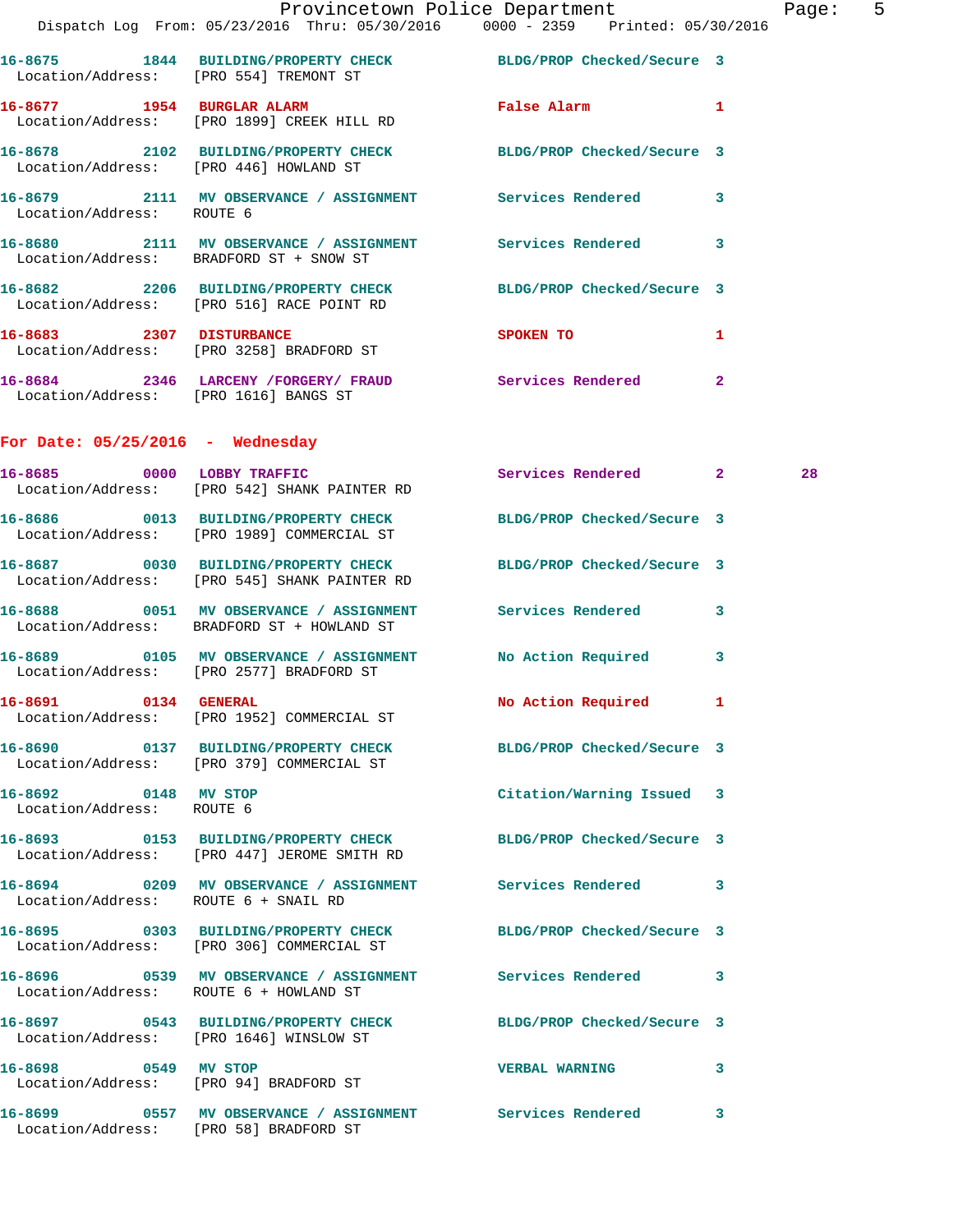|                                                                    | 16-8700 0741 ANIMAL CALL/PET PANTRY<br>Location/Address: [PRO 3296] SHANK PAINTER RD                         | Services Rendered          | $\mathbf{2}$   |
|--------------------------------------------------------------------|--------------------------------------------------------------------------------------------------------------|----------------------------|----------------|
|                                                                    | 16-8701 0802 SERVICE CALL/HONOR GUARD Services Rendered<br>Location/Address: [PRO 488] MAYFLOWER ST          |                            | 3              |
| Location/Address: [PRO 569] WINSLOW ST                             | 16-8702 0815 SERVICE CALL/SCHOOL                                                                             | Services Rendered          | 3              |
|                                                                    | 16-8706 0823 ALARM - GENERAL<br>Location/Address: [PRO 440] HARRY KEMP WAY                                   | Services Rendered          | 1              |
|                                                                    | 16-8704 0828 ANIMAL CALL/PET PANTRY<br>Location/Address: [PRO 285] COMMERCIAL ST                             | Services Rendered          | $\mathbf{2}$   |
|                                                                    | 16-8705 0836 ASSIST CITIZEN<br>Location/Address: CONWELL ST + BRADFORD ST                                    | <b>GONE ON ARRIVAL</b>     | 3              |
| 16-8707 0842 ALARM - GENERAL<br>Location/Address: [PRO 2] ALDEN ST |                                                                                                              | Services Rendered          | 1              |
|                                                                    | 16-8708 0858 SERVICE CALL/LOCATE PARTY Could Not Locate<br>Location/Address: [PRO 175] COMMERCIAL ST         |                            | 3              |
|                                                                    | 16-8709 0900 BUILDING/PROPERTY CHECK<br>Location/Address: [PRO 2483] COMMERCIAL ST                           | <b>Services Rendered</b>   | 3              |
|                                                                    | 16-8710 0929 ANIMAL CALL/DEAD SHORE BIRD Services Rendered<br>Location/Address: [PRO 2059] BRADFORD ST       |                            | $\mathbf{2}$   |
|                                                                    | 16-8711 0935 BUILDING/PROPERTY CHECK<br>Location/Address: [PRO 3317] CEMETERY RD                             | BLDG/PROP Checked/Secure 3 |                |
|                                                                    | 16-8712 0936 BUILDING/PROPERTY CHECK<br>Location/Address: [PRO 3318] CEMETERY RD                             | BLDG/PROP Checked/Secure 3 |                |
|                                                                    | 16-8714 1000 PARKING COMPLAINT / GENERAL GONE ON ARRIVAL<br>Location/Address: [PRO 1134] TREMONT ST          |                            | 3              |
| 16-8715 1003 MV COMPLAINT                                          | Location/Address: [PRO 175] COMMERCIAL ST                                                                    | Vehicle Towed              | $\overline{2}$ |
|                                                                    | 16-8716 1026 MEDICAL EMERGENCY/EVAL<br>Location/Address: [PRO 175] COMMERCIAL ST                             | PATIENT REFUSAL            | 1              |
| Location/Address: [PRO 3287] ROUTE 6                               | 16-8719 1055 BUILDING/PROPERTY CHECK                                                                         | BLDG/PROP Checked/Secure 3 |                |
| Location/Address: COMMERCIAL ST                                    | 16-8717 1109 PARK, WALK & TALK                                                                               | Services Rendered 2        |                |
| Location/Address: [PRO 3222] ALDEN ST                              | 16-8718 1111 MEDICAL EMERGENCY/D.O.T.                                                                        | Transported to Hospital 1  |                |
| 16-8720 1122 DISTURBANCE                                           | Location: [PRO 3431] LOPES SQUARE                                                                            | <b>Services Rendered</b>   | $\mathbf{1}$   |
|                                                                    | 16-8721 1237 MEDICAL EMERGENCY/B.P. CHECK Services Rendered<br>Location/Address: [PRO 1892] SHANK PAINTER RD |                            | $\mathbf{1}$   |
| 16-8722 1246 LOST WALLET                                           | Location/Address: [PRO 269] COMMERCIAL ST                                                                    | Services Rendered          | 3              |
|                                                                    | 16-8723 1256 PARK, WALK & TALK<br>Location/Address: [PRO 99] COMMERCIAL ST                                   | <b>Services Rendered</b>   | $\overline{2}$ |
|                                                                    | 16-8724 1313 PARKING COMPLAINT / GENERAL GONE ON ARRIVAL<br>Location/Address: BANGS ST + COMMERCIAL ST       |                            | 3              |
| 16-8725                                                            | 1331 PARK, WALK & TALK                                                                                       | <b>Services Rendered</b>   | 2 <sup>1</sup> |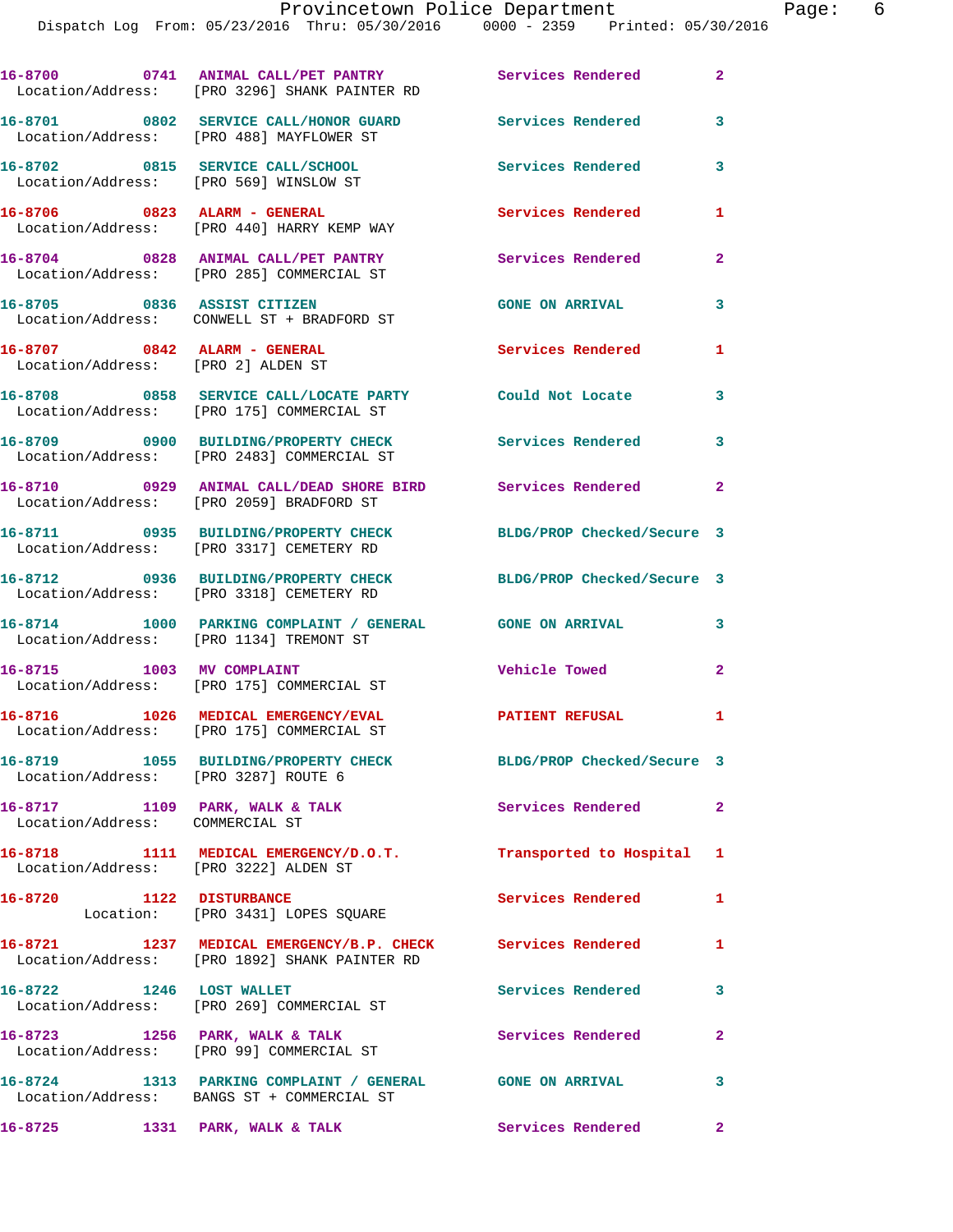|                                        |                                                                                                                  | Provincetown Police Department |                | Page: | 7 |
|----------------------------------------|------------------------------------------------------------------------------------------------------------------|--------------------------------|----------------|-------|---|
|                                        | Dispatch Log From: 05/23/2016 Thru: 05/30/2016 0000 - 2359 Printed: 05/30/2016                                   |                                |                |       |   |
|                                        | Location/Address: [PRO 433] RYDER ST EXT                                                                         |                                |                |       |   |
|                                        | 16-8726 1357 SERVICE CALL/FINGERPRINTING Services Rendered 3<br>Location/Address: [PRO 542] SHANK PAINTER RD     |                                |                |       |   |
|                                        | 16-8727 1438 MV STOP/ANIMAL<br>Location/Address: [PRO 1861] COURT ST                                             | <b>VERBAL WARNING</b>          | 3              |       |   |
| 16-8728 1454 SCHOOL                    | Location/Address: [PRO 569] WINSLOW ST                                                                           | Services Rendered 3            |                |       |   |
| Refer To Summons: 16-83-AR             | 16-8729 1458 LARCENY /FORGERY FRAUD SPOKEN TO<br>Location/Address: [PRO 399] COMMERCIAL ST                       |                                | $\overline{2}$ |       |   |
|                                        | 16-8730 1459 BLOOD PRESSURE CHECK Services Rendered 1<br>Location/Address: [PRO 1892] SHANK PAINTER RD           |                                |                |       |   |
|                                        | 16-8731 1626 ERRATIC DRIVER<br>Location/Address: [PRO 2479] ROUTE 6                                              | Could Not Locate               | $\mathbf{2}$   |       |   |
| Location/Address: [PRO 2521] ROUTE 6   | 16-8732 1632 MV OBSERVANCE / ASSIGNMENT Services Rendered 3                                                      |                                |                |       |   |
|                                        | 16-8739 1656 LANDLORD/TENANT ISSUE Services Rendered 3<br>Location/Address: [PRO 542] SHANK PAINTER RD           |                                |                |       |   |
|                                        | 16-8733 1705 LOST LICENSE<br>Location/Address: [PRO 542] SHANK PAINTER RD                                        | Services Rendered              | 3              |       |   |
| 16-8734 1754 MV COMPLAINT              | Location/Address: [PRO 1992] COMMERCIAL ST                                                                       | Services Rendered              | $\overline{2}$ |       |   |
|                                        | 16-8735 1804 PARKING COMPLAINT<br>Location/Address: HOLWAY AVE + PRINCE ST                                       | Services Rendered 3            |                |       |   |
|                                        | 16-8737 1824 BY-LAW VIOLATION<br>Location/Address: [PRO 105] COMMERCIAL ST                                       | SPOKEN TO                      | $\overline{2}$ |       |   |
|                                        | 16-8738 1924 FOUND FITBIT<br>Location/Address: [PRO 542] SHANK PAINTER RD                                        | Services Rendered 3            |                |       |   |
| 16-8740 1938 LOOSE DOG                 | Location/Address: ATLANTIC AVE + COMMERCIAL ST                                                                   | Services Rendered              |                |       |   |
|                                        | 16-8741 2050 BUILDING/PROPERTY CHECK BLDG/PROP Checked/Secure 3<br>Location/Address: [PRO 1778] SHANK PAINTER RD |                                |                |       |   |
| 16-8742 2057 MV STOP                   | Location/Address: [PRO 1886] BRADFORD ST                                                                         | <b>VERBAL WARNING</b>          | 3              |       |   |
| Location/Address: [PRO 58] BRADFORD ST | 16-8743 2057 MV OBSERVANCE / ASSIGNMENT Services Rendered                                                        |                                | 3              |       |   |
|                                        | 16-8745 2150 BUILDING/PROPERTY CHECK BLDG/PROP Checked/Secure 3<br>Location/Address: [PRO 3609] COMMERCIAL ST    |                                |                |       |   |
| For Date: $05/26/2016$ - Thursday      |                                                                                                                  |                                |                |       |   |
| 16-8746 0000 LOBBY TRAFFIC             | Location/Address: [PRO 542] SHANK PAINTER RD                                                                     | Services Rendered 2            |                | 35    |   |
|                                        | 16-8747 0001 BUILDING/PROPERTY CHECK Services Rendered<br>Location/Address: [PRO 3259] MACMILLAN WHARF           |                                | 3              |       |   |
| Location/Address: [PRO 94] BRADFORD ST | 16-8748 0025 MV OBSERVANCE / ASSIGNMENT Services Rendered                                                        |                                | 3              |       |   |
|                                        | 16-8749 0038 BUILDING/PROPERTY CHECK BLDG/PROP Checked/Secure 3<br>Location/Address: [PRO 379] COMMERCIAL ST     |                                |                |       |   |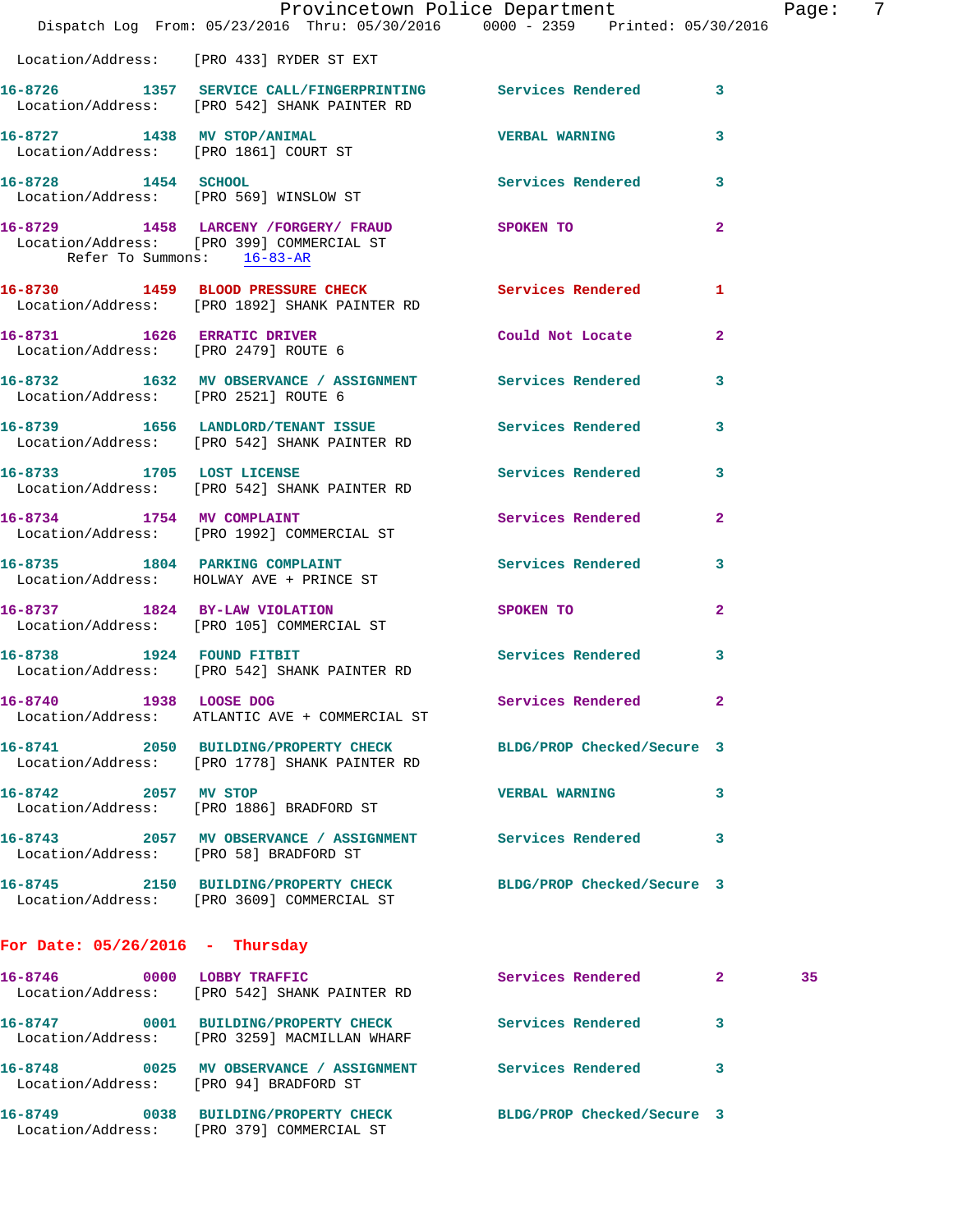|                                                                            | 16-8750 0041 BUILDING/PROPERTY CHECK Services Rendered 3<br>Location/Address: [PRO 2483] COMMERCIAL ST        |                            |                |
|----------------------------------------------------------------------------|---------------------------------------------------------------------------------------------------------------|----------------------------|----------------|
|                                                                            | 16-8751 0051 BUILDING/PROPERTY CHECK<br>Location/Address: [PRO 1638] COMMERCIAL ST                            | BLDG/PROP Checked/Secure 3 |                |
|                                                                            | 16-8752 0055 MV OBSERVANCE / ASSIGNMENT<br>Location/Address: BRADFORD ST + RYDER ST                           | No Action Required 3       |                |
|                                                                            | 16-8754 0131 MEDICAL EMERGENCY<br>Location/Address: [PRO 542] SHANK PAINTER RD<br>Refer To $P/C$ : $16-84-AR$ | Transported to Hospital 1  |                |
| 16-8756 0518 ANIMAL CALL                                                   | Location/Address: [PRO 779] BROWNE ST                                                                         | Services Rendered          | $\sim$ 2       |
|                                                                            | 16-8757 0524 BUILDING/PROPERTY CHECK<br>Location/Address: [PRO 1780] JOHNSON ST                               | BLDG/PROP Checked/Secure 3 |                |
|                                                                            | 16-8758 0530 BUILDING/PROPERTY CHECK<br>Location/Address: [PRO 2500] COMMERCIAL ST                            | Services Rendered 3        |                |
| Location/Address: [PRO 2521] ROUTE 6                                       | 16-8759 		 0539 MV OBSERVANCE / ASSIGNMENT Services Rendered 3                                                |                            |                |
|                                                                            | 16-8760 0604 BUILDING/PROPERTY CHECK<br>Location/Address: [PRO 447] JEROME SMITH RD                           | BLDG/PROP Checked/Secure 3 |                |
| Location/Address: [PRO 3287] ROUTE 6                                       | 16-8762 0758 BUILDING/PROPERTY CHECK                                                                          | BLDG/PROP Checked/Secure 3 |                |
| 16-8763 0814 HAZARDS<br>Location/Address: [PRO 2521] ROUTE 6               |                                                                                                               | Removed Hazard             | $\mathbf{2}$   |
|                                                                            | 16-8777 0815 PARKING COMPLAINT / GENERAL<br>Location/Address: [PRO 1892] SHANK PAINTER RD                     | Services Rendered          | 3              |
| Location/Address: [PRO 2521] ROUTE 6                                       | 16-8764 0824 MV OBSERVANCE / ASSIGNMENT Services Rendered                                                     |                            | 3              |
| 16-8765 0826 SERVICE CALL/SCHOOL<br>Location/Address: [PRO 569] WINSLOW ST |                                                                                                               | <b>Services Rendered</b>   | 3              |
| 16-8766 0827 BIKE GENERAL                                                  | Location/Address: [PRO 3259] MACMILLAN WHARF                                                                  | Services Rendered          | $\overline{2}$ |
|                                                                            | 16-8767 0838 MEDICAL EMERGENCY/D.O.T.<br>Location/Address: [PRO 440] HARRY KEMP WAY                           | Transported to Hospital 1  |                |
| Location/Address: COMMERCIAL ST                                            | 16-8768 0840 ANIMAL CALL/LOOSE DOG                                                                            | <b>SPOKEN TO</b>           | $\mathbf{2}$   |
|                                                                            | 16-8769 0858 BUILDING/PROPERTY CHECK BLDG/PROP Checked/Secure 3<br>Location/Address: [PRO 2206] COMMERCIAL ST |                            |                |
|                                                                            | 16-8771 0948 ANIMAL CALL/CAT RABIES<br>Location/Address: [PRO 2647] SHANK PAINTER RD                          | SPOKEN TO                  | $\mathbf{2}$   |
| 16-8772 0952 BIKE GENERAL                                                  | Location/Address: [PRO 519] RACE POINT RD                                                                     | Taken/Referred to Other 2  |                |
|                                                                            | 16-8773 0955 BUILDING/PROPERTY CHECK<br>Location/Address: [PRO 3317] CEMETERY RD                              | BLDG/PROP Checked/Secure 3 |                |
|                                                                            | 16-8774 0956 BUILDING/PROPERTY CHECK BLDG/PROP Checked/Secure 3<br>Location/Address: [PRO 3318] CEMETERY RD   |                            |                |
|                                                                            | 16-8775 0958 BIKE GENERAL/FOUND<br>Location/Address: [PRO 2043] BRADFORD ST                                   | Services Rendered          | -2             |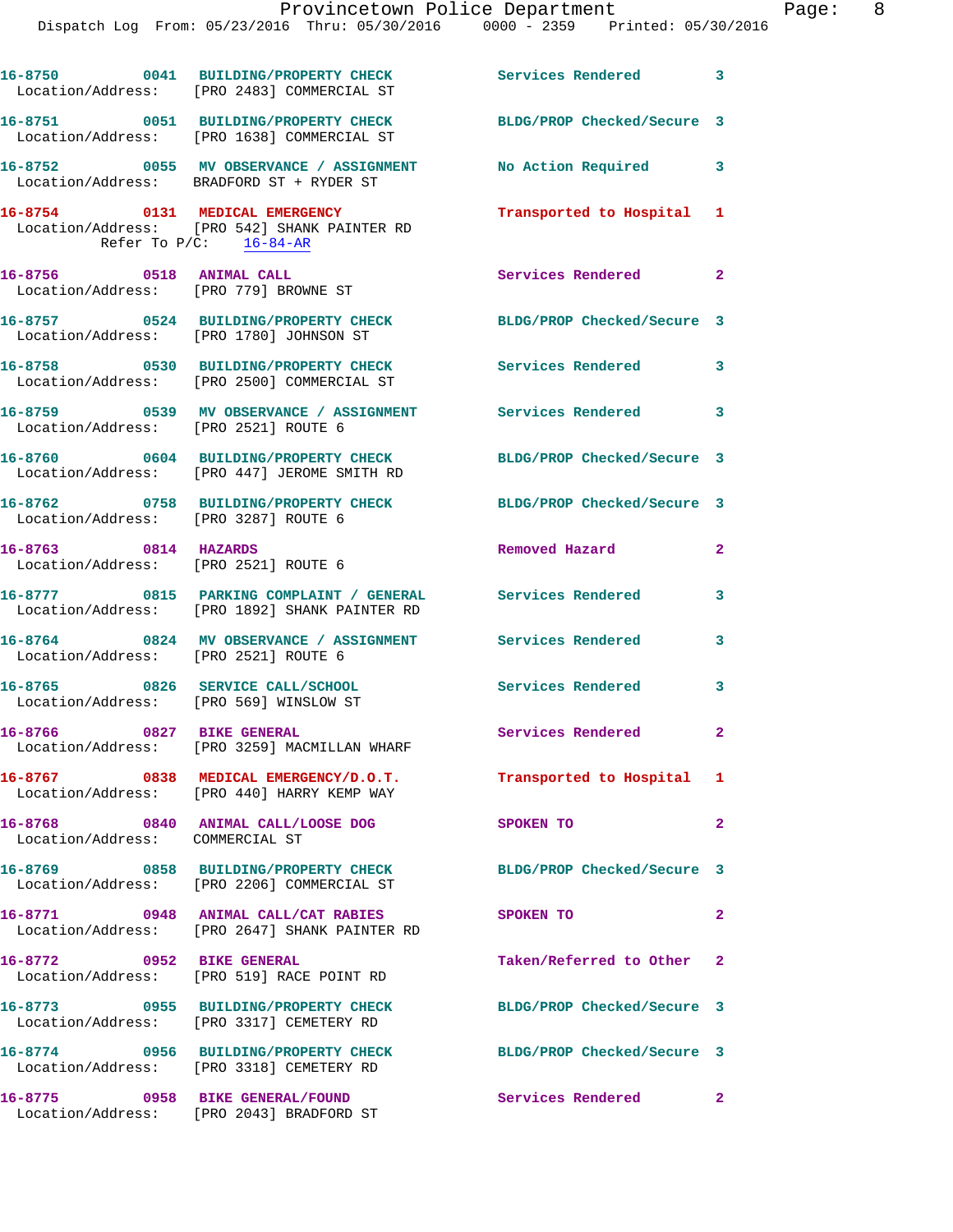|                                                                    | Provincetown Police Department<br>Dispatch Log From: 05/23/2016 Thru: 05/30/2016 0000 - 2359 Printed: 05/30/2016 |                            |                |
|--------------------------------------------------------------------|------------------------------------------------------------------------------------------------------------------|----------------------------|----------------|
|                                                                    |                                                                                                                  |                            |                |
|                                                                    | 16-8776 1008 BUILDING/PROPERTY CHECK BLDG/PROP Checked/Secure 3<br>Location/Address: [PRO 2483] COMMERCIAL ST    |                            |                |
| 16-8778 1025 MV STOP<br>Location/Address: [PRO 2513] ROUTE 6       |                                                                                                                  | <b>VERBAL WARNING</b>      | 3              |
|                                                                    | 16-8779 1040 ANIMAL CALL/RABIES SHOT APPOIN Services Rendered<br>Location/Address: [PRO 2647] SHANK PAINTER RD   |                            | $\overline{2}$ |
|                                                                    | 16-8781 1044 ANIMAL CALL/DOG IN M/V<br>Location/Address: [PRO 440] HARRY KEMP WAY                                | <b>VERBAL WARNING</b>      | 2              |
|                                                                    | 16-8782 1048 MEDICAL EMERGENCY/D.O.T.<br>Location/Address: [PRO 440] HARRY KEMP WAY                              | Transported to Hospital    | 1              |
|                                                                    | 16-8784 1100 ANIMAL CALL/ENTANGLED WHALE Services Rendered<br>Location/Address: [PRO 2490] PROVINCELANDS RD      |                            | $\mathbf{2}$   |
|                                                                    | 16-8785 1127 ASSIST AGENCY / MUTUAL AID Services Rendered<br>Location/Address: [PRO 1892] SHANK PAINTER RD       |                            | 3              |
|                                                                    | 16-8787 1212 FOLLOW UP<br>Location/Address: [PRO 547] COMMERCIAL ST                                              | Services Rendered          | 2              |
|                                                                    | 16-8788 1213 ANIMAL CALL/LOST CAT Services Rendered<br>Location/Address: [PRO 395] COMMERCIAL ST                 |                            | $\overline{a}$ |
| Location/Address: [PRO 1119] WAREHAM ST                            | 16-8789 1334 SERVE SUMMONS                                                                                       | Could Not Locate           | 3              |
| Location/Address: [PRO 60] BRADFORD ST                             | 16-8790 1336 LOST BAG OF GOLF CLUBS                                                                              | Services Rendered          | 3              |
|                                                                    | 16-8791 1343 PARK, WALK & TALK<br>Location/Address: [PRO 537] SHANK PAINTER RD                                   | Services Rendered          | 2              |
|                                                                    | 16-8792 1351 PARK, WALK & TALK<br>Location/Address: [PRO 105] COMMERCIAL ST                                      | Services Rendered          | 2              |
|                                                                    | 16-8793 1406 FOUND KEYS W/ ANCHOR<br>Location/Address: [PRO 1892] SHANK PAINTER RD                               | <b>Services Rendered</b>   | 3              |
| Location/Address: [PRO 569] WINSLOW ST                             | 16-8794 1438 SERVICE CALL/SCHOOL                                                                                 | <b>Services Rendered</b>   |                |
|                                                                    | 16-8795 1457 PARK, WALK & TALK<br>Location/Address: [PRO 569] WINSLOW ST                                         | Services Rendered          | $\overline{a}$ |
|                                                                    | 16-8796 1520 PARKING COMPLAINT / GENERAL Services Rendered<br>Location/Address: ARCH ST + COMMERCIAL ST          |                            | 3              |
|                                                                    | 16-8797 1536 MV HIT & RUN<br>Location/Address: [PRO 3296] SHANK PAINTER RD                                       | <b>Services Rendered</b>   | 2              |
| 16-8798 1553 SERVE SUMMONS                                         | Location/Address: [PRO 3296] SHANK PAINTER RD                                                                    | <b>Services Rendered</b>   | 3              |
| 16-8799 1605 LOST PARTY<br>Location/Address: [PRO 2513] ROUTE 6    |                                                                                                                  | Services Rendered          | 3              |
| 16-8800 1748 TRAFFIC CONTROL                                       | Location/Address: RYDER ST + BRADFORD ST                                                                         | <b>GONE ON ARRIVAL</b>     | 3              |
| 16-8801 1749 WATER DEPT<br>Location/Address: [PRO 1172] HOLWAY AVE |                                                                                                                  | Taken/Referred to Other    | 3              |
| 16-8802 1919 SHOPLIFTER                                            | Location/Address: [PRO 3096] COMMERCIAL ST                                                                       | <b>FOLLOW UP</b>           | 2              |
|                                                                    | 16-8803 1959 BUILDING/PROPERTY CHECK<br>Location/Address: [PRO 379] COMMERCIAL ST                                | BLDG/PROP Checked/Secure 3 |                |

Page: 9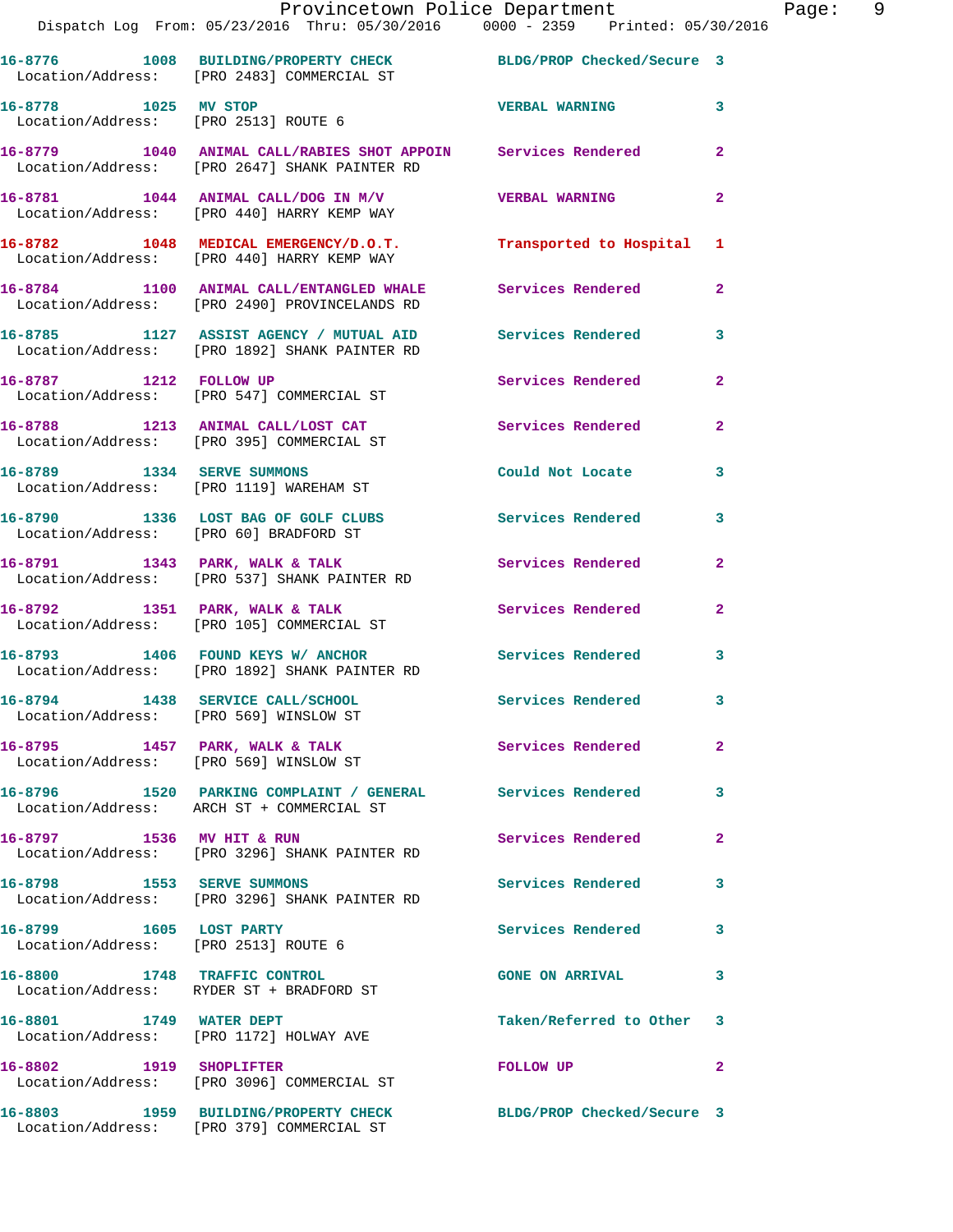| 16-8805<br>Location/Address: | 2022 | MEDICAL EMERGENCY<br>BRADFORD ST                                                | Services Rendered          | 1 |
|------------------------------|------|---------------------------------------------------------------------------------|----------------------------|---|
| 16-8806<br>Location/Address: | 2029 | MV OBSERVANCE / ASSIGNMENT<br>ROUTE 6 + HOWLAND ST                              | Services Rendered          | 3 |
| 16-8807<br>Location/Address: | 2112 | <b>BUILDING/PROPERTY CHECK</b><br>[PRO 516] RACE POINT RD                       | BLDG/PROP Checked/Secure 3 |   |
| 16-8808<br>Location/Address: | 2209 | <b>BUILDING/PROPERTY CHECK</b><br>FRO 5371 SHANK PAINTER RD                     | BLDG/PROP Checked/Secure 3 |   |
| 16-8809                      | 2355 | <b>BUILDING/PROPERTY CHECK</b><br>Location/Address: [PRO 3296] SHANK PAINTER RD | BLDG/PROP Checked/Secure 3 |   |
|                              |      |                                                                                 |                            |   |

## **For Date: 05/27/2016 - Friday**

| 16-8810 0000 LOBBY TRAFFIC   | Location/Address: [PRO 542] SHANK PAINTER RD                                                                    | Services Rendered 2        |                | 31 |
|------------------------------|-----------------------------------------------------------------------------------------------------------------|----------------------------|----------------|----|
| 16-8811                      | 0003 BUILDING/PROPERTY CHECK<br>Location/Address: [PRO 564] BAYBERRY AVE                                        | BLDG/PROP Checked/Secure 3 |                |    |
|                              | 16-8812 0017 MV OBSERVANCE / ASSIGNMENT Services Rendered 3<br>Location/Address: HOWLAND ST + BRADFORD ST       |                            |                |    |
|                              | 16-8814 0027 BUILDING/PROPERTY CHECK BLDG/PROP Checked/Secure 3<br>Location/Address: [PRO 105] COMMERCIAL ST    |                            |                |    |
| 16-8815 0032 BAR CHECK       | Location/Address: [PRO 3276] COMMERCIAL ST                                                                      | LICENSING/NO ACTION        | $\overline{2}$ |    |
| 16-8816 0038 BAR CHECK       | Location/Address: [PRO 3443] COMMERCIAL ST                                                                      | <b>LICENSING/NO ACTION</b> | $\overline{2}$ |    |
|                              | 16-8818 0039 BUILDING/PROPERTY CHECK<br>Location/Address: [PRO 1638] COMMERCIAL ST                              | BLDG/PROP Checked/Secure 3 |                |    |
|                              | 16-8819 0053 BUILDING/PROPERTY CHECK BLDG/PROP Checked/Secure 3<br>Location/Address: [PRO 379] COMMERCIAL ST    |                            |                |    |
|                              | 16-8820 0105 BUILDING/PROPERTY CHECK BLDG/PROP Checked/Secure 3<br>Location/Address: [PRO 2543] MACMILLAN WHARF |                            |                |    |
|                              | 16-8822 0105 MV OBSERVANCE / ASSIGNMENT<br>Location/Address: BRADFORD ST + RYDER ST                             | <b>No Action Required</b>  | $\mathbf{3}$   |    |
|                              | 16-8821 0106 BUILDING/PROPERTY CHECK BLDG/PROP Checked/Secure 3<br>Location/Address: [PRO 444] HIGH POLE HILL   |                            |                |    |
| 16-8823 0118 MV STOP         | Location/Address: BRADFORD ST + CONWELL ST                                                                      | Citation/Warning Issued 3  |                |    |
|                              | 16-8824 0133 MV OBSERVANCE / ASSIGNMENT No Action Required<br>Location/Address: [PRO 94] BRADFORD ST            |                            | 3              |    |
| 16-8825 0138 NOISE COMPLAINT | Location/Address: [PRO 3121] COMMERCIAL ST                                                                      | SPOKEN TO                  | 3              |    |
|                              | 16-8826 0154 BUILDING/PROPERTY CHECK<br>Location/Address: [PRO 2483] COMMERCIAL ST                              | Services Rendered          | 3              |    |
| 16-8829                      | 0231 BROKWN WINDOW/FIREHOUSE BLDG/PROP Checked/Secure 3<br>Location/Address: [PRO 2194] COMMERCIAL ST           |                            |                |    |
|                              | 16-8830 0241 WELLBEING CHECK<br>Location/Address: [PRO 526] RYDER ST EXT                                        | <b>SPOKEN TO</b>           | 3              |    |
|                              | 16-8831 0404 BUILDING/PROPERTY CHECK BLDG/PROP Checked/Secure 3                                                 |                            |                |    |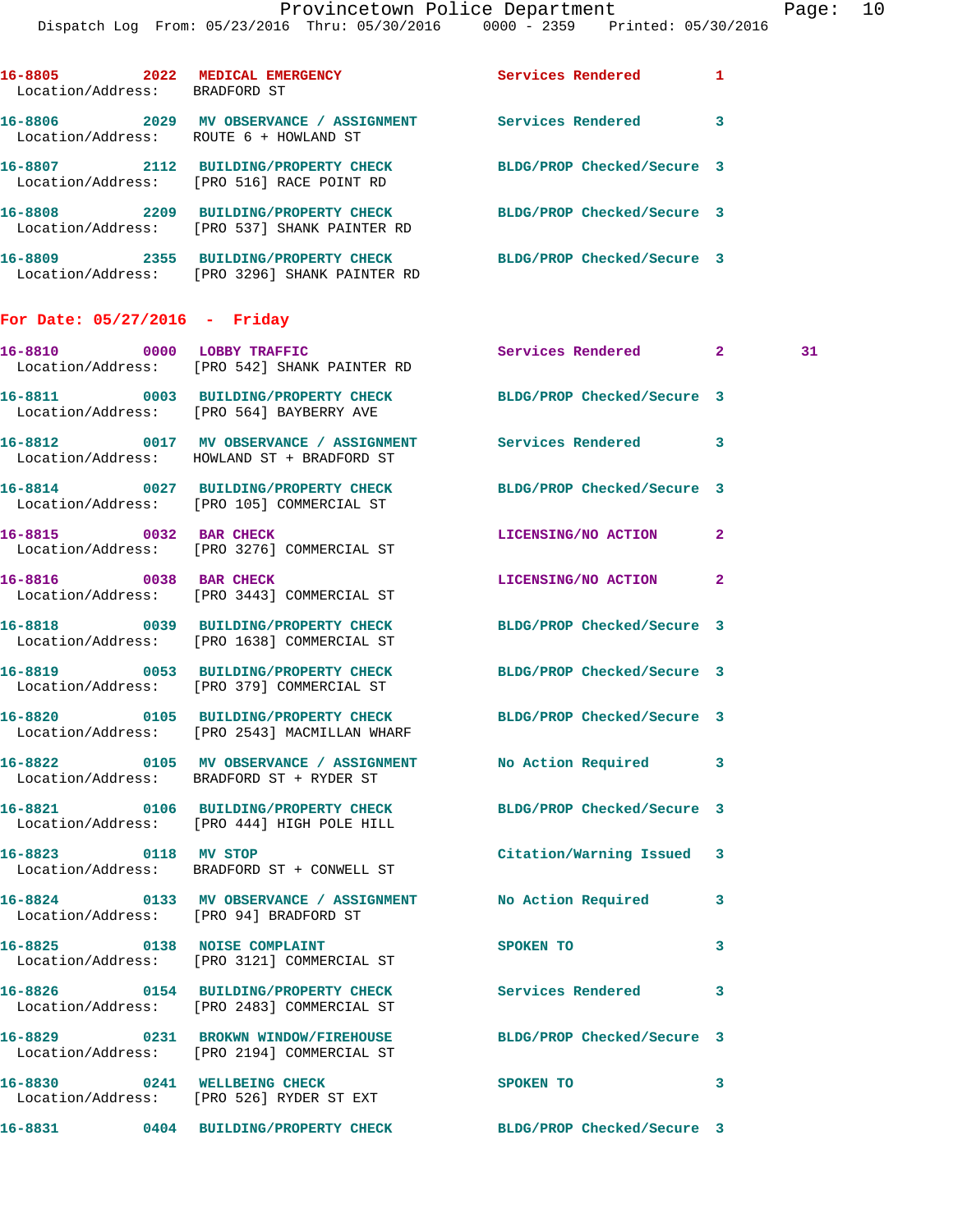|                                                                     | Dispatch Log From: 05/23/2016 Thru: 05/30/2016 0000 - 2359 Printed: 05/30/2016                                   | Provincetown Police Department Page: 11 |                |                |  |
|---------------------------------------------------------------------|------------------------------------------------------------------------------------------------------------------|-----------------------------------------|----------------|----------------|--|
|                                                                     | Location/Address: [PRO 440] HARRY KEMP WAY                                                                       |                                         |                |                |  |
| Location/Address: [PRO 2521] ROUTE 6                                | 16-8832 0513 MV OBSERVANCE / ASSIGNMENT No Action Required 3                                                     |                                         |                |                |  |
|                                                                     | 16-8833 0526 PROPERTY DAMAGE<br>Location/Address: [PRO 1892] SHANK PAINTER RD                                    | <b>Services Rendered</b>                | 3              |                |  |
|                                                                     | 16-8834 0554 FLIGHT COVERAGE<br>Location/Address: [PRO 516] RACE POINT RD                                        | Services Rendered                       | $\mathbf{2}$   |                |  |
| Location/Address: [PRO 2521] ROUTE 6<br>Refer To Accident: 16-18-AC | 16-8835 0650 MV ACCIDENT                                                                                         | <b>Vehicle Towed</b>                    | $\mathbf{1}$   | $\overline{a}$ |  |
|                                                                     | 16-8836  0951 PARKING COMPLAINT / GENERAL Services Rendered<br>Location/Address: [PRO 2564] COMMERCIAL ST        |                                         | 3              |                |  |
|                                                                     | 16-8838 1024 SERVICE CALL<br>Location/Address: [PRO 3296] SHANK PAINTER RD                                       | Services Rendered                       | 3              |                |  |
|                                                                     | 16-8839 1036 ANIMAL CALL<br>Location/Address: [PRO 1475] FRANKLIN ST                                             | Services Rendered                       | $\overline{2}$ |                |  |
| 16-8840 1042 TRESPASS                                               | Location/Address: [PRO 1397] MONTELLO ST                                                                         | Services Rendered                       | $\mathbf{2}$   |                |  |
|                                                                     | 16-8841 1111 BUILDING/PROPERTY CHECK BLDG/PROP Checked/Secure 3<br>Location/Address: [PRO 3317] CEMETERY RD      |                                         |                | 1              |  |
|                                                                     | 16-8842 1140 TRANSFORMER SPARKING<br>Location/Address: [PRO 1635] COMMERCIAL ST                                  | Services Rendered 3                     |                |                |  |
|                                                                     | 16-8843 1212 LOST DRIVER'S LICENSE<br>Location/Address: [PRO 542] SHANK PAINTER RD                               | Services Rendered                       | 3              |                |  |
|                                                                     | 16-8844 1240 PARK, WALK & TALK 1988 Services Rendered<br>Location/Address: [PRO 105] COMMERCIAL ST               |                                         | $\mathbf{2}$   |                |  |
|                                                                     | 16-8845 1241 PARKING COMPLAINT / GENERAL Citation/Warning Issued 3<br>Location/Address: [PRO 2113] COMMERCIAL ST |                                         |                |                |  |
|                                                                     | 16-8846 1338 PARK, WALK & TALK<br>Location/Address: [PRO 537] SHANK PAINTER RD                                   | Services Rendered 2                     |                |                |  |
|                                                                     | 16-8847 1404 BUILDING/PROPERTY CHECK BLDG/PROP Checked/Secure 3<br>Location/Address: [PRO 2500] COMMERCIAL ST    |                                         |                |                |  |
|                                                                     | 16-8848 1416 SERVE RESTRAINING ORDER<br>Location/Address: [PRO 3174] COMMERCIAL ST                               | Could Not Locate                        | $\overline{2}$ |                |  |
|                                                                     | 16-8849 1458 COMPLAINT<br>Location/Address: [PRO 3633] COMMERCIAL ST                                             | Services Rendered                       | 3              |                |  |
| 16-8850 1458 FOLLOW UP                                              | Location/Address: [PRO 3094] COMMERCIAL ST                                                                       | Services Rendered                       | $\mathbf{2}$   |                |  |
|                                                                     | 16-8851 1533 LANDLORD/TENANT<br>Location/Address: [PRO 3978] COMMERCIAL ST                                       | <b>Services Rendered</b>                | $\mathbf{2}$   |                |  |
| 16-8852 1543 COMPLAINT                                              | Location/Address: [PRO 106] COMMERCIAL ST                                                                        | Services Rendered                       | 3              |                |  |
|                                                                     | 16-8853 1552 MEDICAL EMERGENCY<br>Location/Address: [PRO 106] COMMERCIAL ST                                      | Services Rendered                       | 1              |                |  |
| 16-8854 1607 LOST DOG/FOUND                                         | Location/Address: [PRO 1989] COMMERCIAL ST                                                                       | Services Rendered                       | $\mathbf{2}$   |                |  |
|                                                                     | 16-8855 1618 MV VS. PEDESTRIAN<br>Location/Address: [PRO 2161] COMMERCIAL ST                                     | Services Rendered                       | 2              |                |  |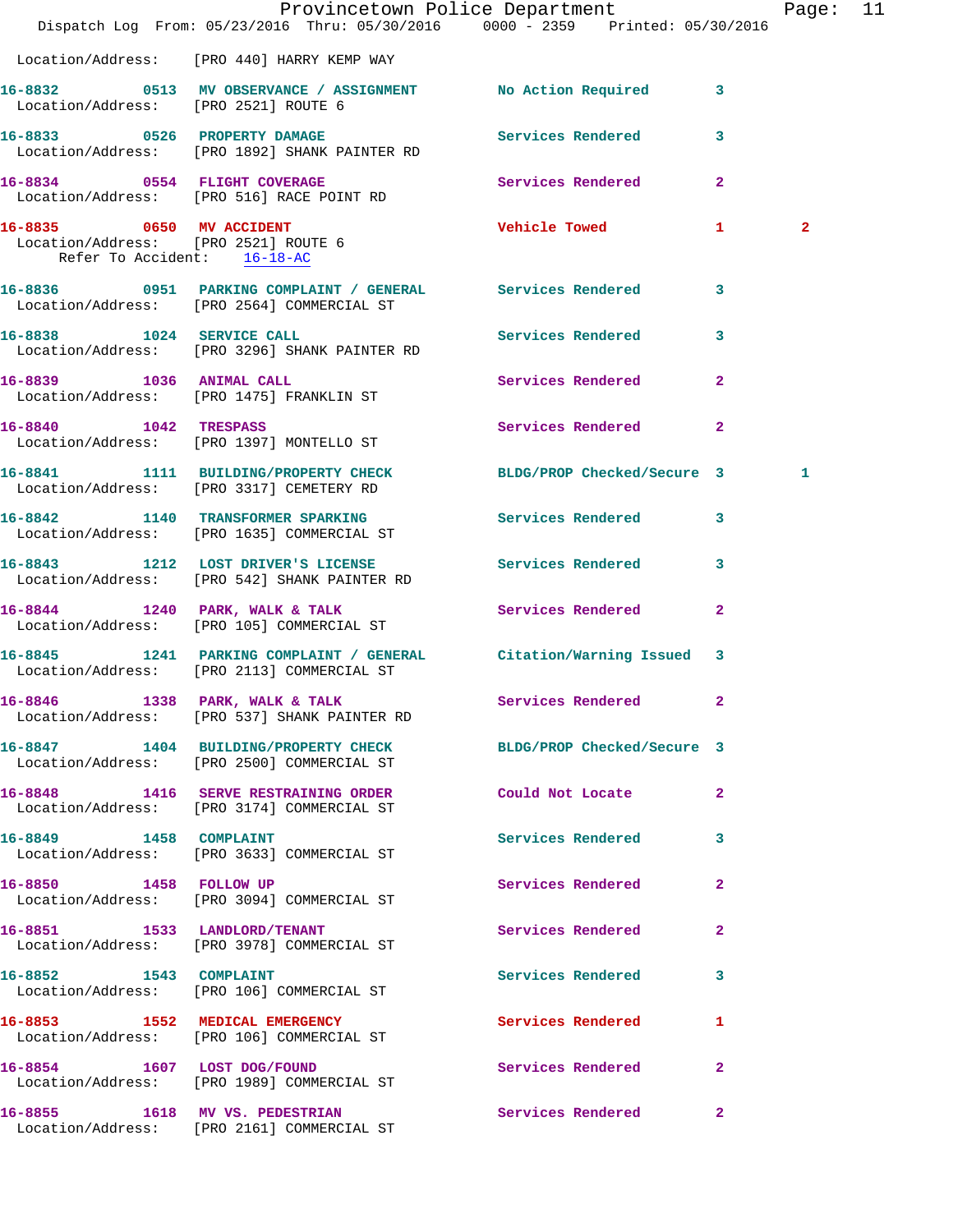|      | -- |  |
|------|----|--|
| 2016 |    |  |

|                                 | 16-8858 1738 DOG BITE<br>Location/Address: [PRO 2448] OFF CEMETERY RD                                         | <b>FOLLOW UP</b>           | $\mathbf{2}$   |    |
|---------------------------------|---------------------------------------------------------------------------------------------------------------|----------------------------|----------------|----|
|                                 | 16-8859 1744 AIRPORT COVERAGE<br>Location/Address: [PRO 516] RACE POINT RD                                    | Services Rendered          | $\mathbf{2}$   |    |
|                                 | 16-8860 1758 TAXI INSPECTION<br>Location/Address: [PRO 542] SHANK PAINTER RD                                  | <b>Services Rendered</b>   | 2              |    |
| 16-8861 1759 MV DISABLED        | Location/Address: [PRO 3004] BRADFORD ST                                                                      | Services Rendered          | $\mathbf{2}$   |    |
|                                 | 16-8862 1811 BAR CHECK<br>Location/Address: [PRO 3430] COMMERCIAL ST                                          | Services Rendered          | $\mathbf{2}$   |    |
|                                 | 16-8863 1830 AIRPORT COVERAGE<br>Location/Address: [PRO 516] RACE POINT RD                                    | <b>Services Rendered</b>   | $\mathbf{2}$   |    |
|                                 | 16-8864 1830 COMPLAINT<br>Location/Address: [PRO 382] COMMERCIAL ST                                           | Services Rendered          | 3              |    |
|                                 | 16-8865 1914 SERVE RESTRAINING ORDER<br>Location/Address: [PRO 3174] COMMERCIAL ST                            | Could Not Locate           | 2              |    |
|                                 | 16-8866 1923 MV HIT & RUN/PAST OCCUR<br>Location/Address: [PRO 245] COMMERCIAL ST                             | Services Rendered          | $\overline{2}$ |    |
|                                 | 16-8867 1941 MV STOP<br>Location/Address: [PRO 3259] MACMILLAN WHARF                                          | <b>VERBAL WARNING</b>      | 3              |    |
|                                 | 16-8868 1955 MEDICAL EMERGENCY<br>Location/Address: [PRO 2274] COMMERCIAL ST                                  | Transported to Hospital 1  |                |    |
|                                 | 16-8869 2000 MEDICAL EMERGENCY<br>Location/Address: [PRO 542] SHANK PAINTER RD                                | <b>PATIENT REFUSAL</b>     | 1              |    |
|                                 | 16-8870 2035 MV OBSERVANCE / ASSIGNMENT Services Rendered 3<br>Location/Address: SNAIL RD + ROUTE 6           |                            |                |    |
|                                 | 16-8871 2044 BUILDING/PROPERTY CHECK BLDG/PROP Checked/Secure 3<br>Location/Address: [PRO 3430] COMMERCIAL ST |                            |                |    |
| 16-8872 2049 MV STOP            | Location/Address: HOWLAND ST + HARRY KEMP WAY                                                                 | <b>VERBAL WARNING</b>      | 3              |    |
|                                 | 16-8874 2123 BUILDING/PROPERTY CHECK<br>Location/Address: [PRO 488] MAYFLOWER AVE                             | BLDG/PROP Checked/Secure 3 |                |    |
|                                 | 16-8876 2147 BUILDING/PROPERTY CHECK<br>Location/Address: [PRO 506] PEARL ST                                  | BLDG/PROP Checked/Secure 3 |                |    |
| Location/Address: COMMERCIAL ST | 16-8877 2158 MEDICAL EMERGENCY                                                                                | Transported to Hospital 1  |                |    |
|                                 | 16-8879 2254 CO BURGLAR ALARM<br>Location/Address: [PRO 530] SHANK PAINTER RD                                 | BLDG/PROP Checked/Secure 1 |                |    |
|                                 | 16-8880 2301 BUILDING/PROPERTY CHECK<br>Location/Address: [PRO 2572] COMMERCIAL ST                            | BLDG/PROP Checked/Secure 3 |                |    |
| 16-8881 2321 LOBBY TRAFFIC      | Location/Address: [PRO 542] SHANK PAINTER RD                                                                  | Services Rendered 3        |                | 36 |
| 16-8882 2328 FOLLOW UP/RO       | Location/Address: [PRO 542] SHANK PAINTER RD                                                                  | Services Rendered          | 2              |    |
|                                 | 16-8883 2342 MV OBSERVANCE / ASSIGNMENT Services Rendered                                                     |                            | 3              |    |
| 16-8884 2344 MV STOP            | Location/Address: ROUTE 6 + SNAIL RD                                                                          | Citation/Warning Issued    | 3              |    |
|                                 |                                                                                                               |                            |                |    |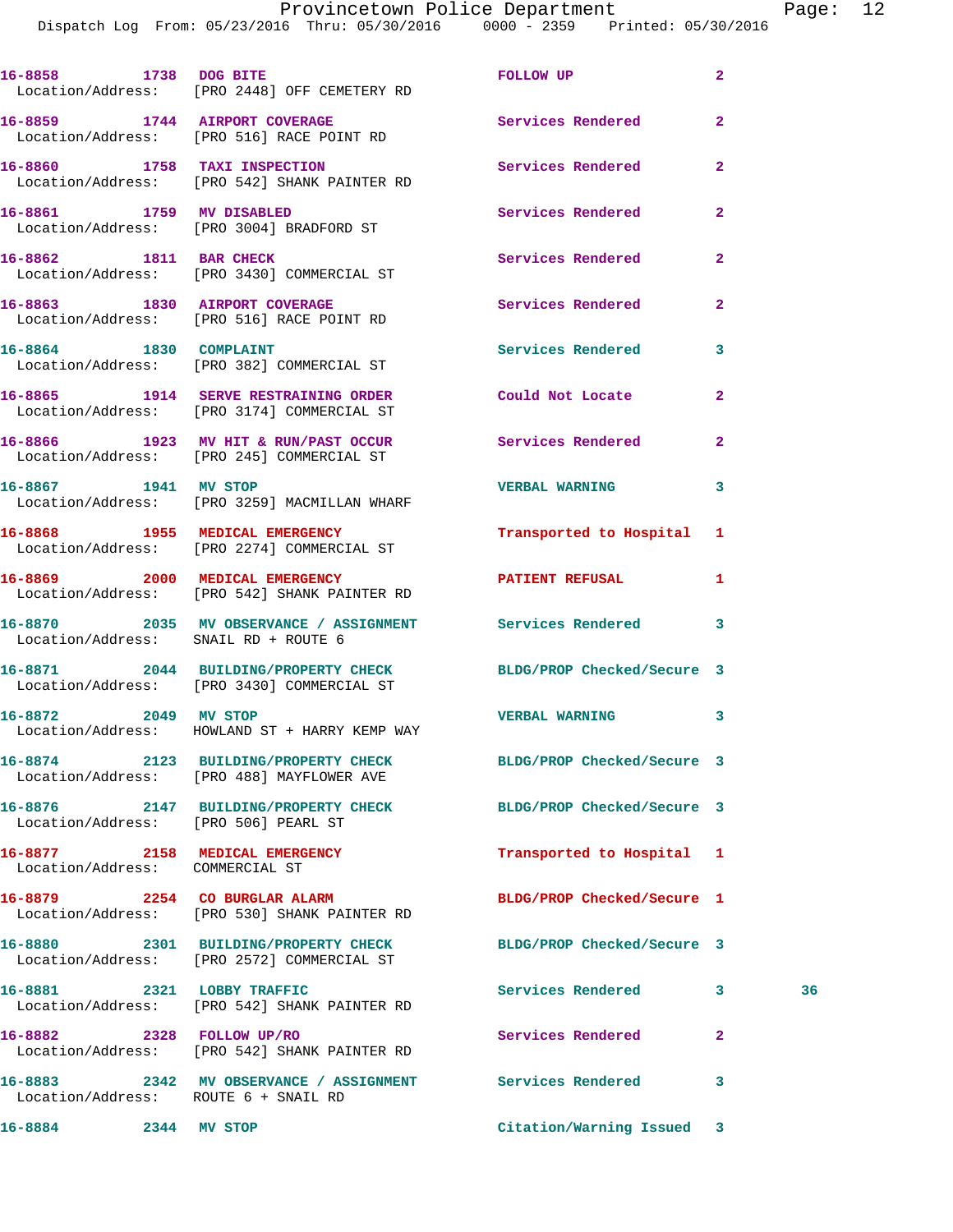Location/Address: [PRO 2513] ROUTE 6

## **For Date: 05/28/2016 - Saturday**

| 16-8885 0020 MV STOP<br>Location/Address: HARRY KEMP WAY               |                                                                                                         | <b>VERBAL WARNING</b>      | 3              |
|------------------------------------------------------------------------|---------------------------------------------------------------------------------------------------------|----------------------------|----------------|
| 16-8886 0022 DOG OFF LEASH                                             | Location/Address: GOSNOLD ST + BRADFORD ST                                                              | Could Not Locate           | $\mathbf{2}$   |
|                                                                        | 16-8887 0022 MV OBSERVANCE / ASSIGNMENT Services Rendered<br>Location/Address: BRADFORD ST + HOWLAND ST |                            | 3              |
| 16-8888 0028 BAR CHECK                                                 | Location/Address: [PRO 272] COMMERCIAL ST                                                               | Services Rendered          | $\mathbf{2}$   |
| 16-8889 0029 BAR CHECK                                                 | Location/Address: [PRO 2737] COMMERCIAL ST                                                              | Services Rendered          | $\mathbf{2}$   |
| 16-8891 0031 MV STOP                                                   | Location/Address: BRADFORD ST + DYER ST                                                                 | <b>VERBAL WARNING</b>      | 3              |
|                                                                        | 16-8890 0032 PARK, WALK & TALK<br>Location/Address: [PRO 105] COMMERCIAL ST                             | Services Rendered          | $\mathbf{2}$   |
| 16-8892 0033 BAR CHECK                                                 | Location/Address: [PRO 399] COMMERCIAL ST                                                               | Services Rendered          | $\mathbf{2}$   |
| 16-8893 0035 BAR CHECK                                                 | Location/Address: [PRO 3443] COMMERCIAL ST                                                              | Services Rendered          | $\overline{a}$ |
| 16-8894 0042 MV STOP                                                   | Location/Address: COMMERCIAL ST + BRADFORD ST                                                           | <b>VERBAL WARNING</b>      | 3              |
| 16-8895 0049 BAR CHECK                                                 | Location/Address: [PRO 3236] COMMERCIAL ST                                                              | Services Rendered          | $\overline{a}$ |
| 16-8896 0049 BAR CHECK                                                 | Location/Address: [PRO 3276] COMMERCIAL ST                                                              | Services Rendered          | $\mathbf{2}$   |
| 16-8897 0101 MV STOP                                                   | Location/Address: STANDISH ST + COMMERCIAL ST                                                           | <b>VERBAL WARNING</b>      | 3              |
| 16-8898 0121 MV STOP                                                   | Location/Address: [PRO 3670] SHANK PAINTER RD                                                           | <b>VERBAL WARNING</b>      | 3              |
| Location/Address: [PRO 58] BRADFORD ST                                 | 16-8899   0144 MV OBSERVANCE / ASSIGNMENT   Services Rendered   3                                       |                            |                |
| 0148 DISTURBANCE<br>16-8900<br>Location/Address: FREEMAN ST            |                                                                                                         | Services Rendered          | 1              |
|                                                                        | 16-8901 0153 MEDICAL EMERGENCY<br>Location/Address: [PRO 2849] COMMERCIAL ST                            | <b>PATIENT REFUSAL</b>     | 1              |
| 16-8902 0156 MEDICAL EMERGENCY<br>Location/Address: [PRO 81] CENTER ST |                                                                                                         | Services Rendered          | 1              |
| 16-8903 0233 DISTURBANCE                                               | Location/Address: [PRO 337] COMMERCIAL ST                                                               | Unfounded                  | 1              |
|                                                                        | 16-8904 0321 PARK, WALK & TALK<br>Location/Address: [PRO 539] SHANK PAINTER RD                          | Services Rendered          | 2              |
|                                                                        | 16-8905 0338 BUILDING/PROPERTY CHECK<br>Location/Address: [PRO 379] COMMERCIAL ST                       | BLDG/PROP Checked/Secure 3 |                |
| 16-8906 0344 MV STOP                                                   | Location/Address: SHANK PAINTER RD + BRADFORD ST                                                        | Services Rendered          | 3              |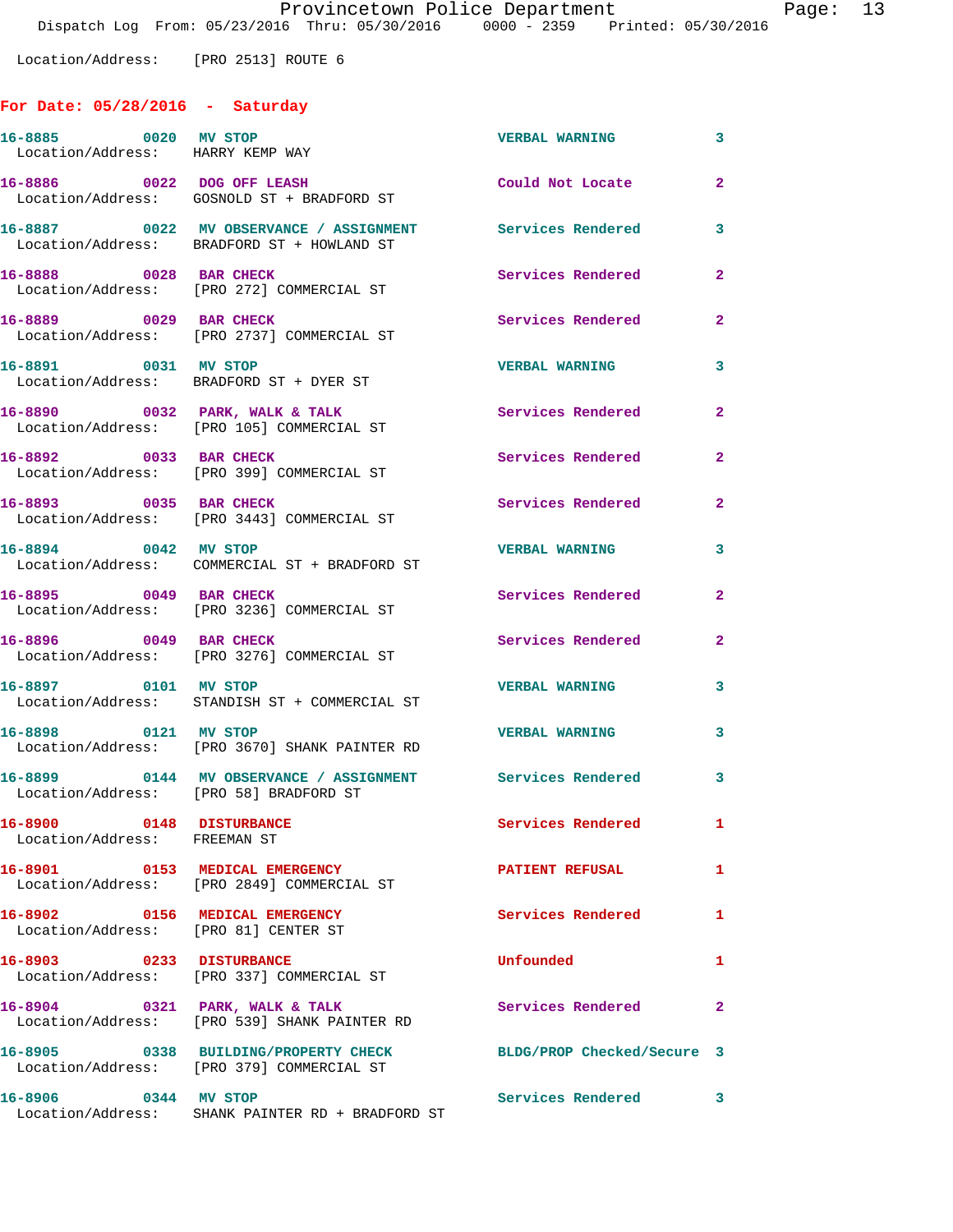| 16-8907 0349 MV STOP                 | Location/Address: [PRO 536] SHANK PAINTER RD                                                                  | <b>VERBAL WARNING</b>     | 3              |   |
|--------------------------------------|---------------------------------------------------------------------------------------------------------------|---------------------------|----------------|---|
|                                      | 16-8908 0420 HEAD INJURY/TRANSPORT<br>Location/Address: [PRO 849] COMMERCIAL ST                               | Transported to Hospital 1 |                |   |
|                                      | 16-8909 0610 BUILDING/PROPERTY CHECK BLDG/PROP Checked/Secure 3<br>Location/Address: [PRO 444] HIGH POLE HILL |                           |                |   |
|                                      | 16-8910 0738 INJURED DUCK<br>Location/Address: HOWLAND ST + COMMERCIAL ST                                     | <b>GONE ON ARRIVAL</b>    | $\mathbf{2}$   |   |
|                                      | 16-8911 0805 PARK, WALK & TALK<br>Location/Address: [PRO 105] COMMERCIAL ST                                   | Services Rendered         | $\overline{a}$ |   |
|                                      | 16-8912 0805 HORSE BARN<br>Location/Address: [PRO 3051] WEST VINE ST                                          | Services Rendered         | $\mathbf{2}$   |   |
| Location/Address: [PRO 3287] ROUTE 6 | 16-8913 0827 BUILDING/PROPERTY CHECK BLDG/PROP Checked/Secure 3                                               |                           |                |   |
|                                      | 16-8914 0839 MV OBSERVANCE / ASSIGNMENT Services Rendered<br>Location/Address: BRADFORD ST + COMMERCIAL ST    |                           | 3              |   |
|                                      | 16-8915 0849 MV PRIVATE TOW<br>Location/Address: [PRO 94] BRADFORD ST                                         | <b>Vehicle Towed</b>      | $\mathbf{2}$   |   |
|                                      | 16-8916 0903 FOUND CELLPHONE<br>Location/Address: [PRO 1953] COMMERCIAL ST                                    | Services Rendered         | 3              | 1 |
|                                      | 16-8917 0922 QUARANTINE NOTICE SERVED<br>Location/Address: [PRO 2448] OFF CEMETERY RD                         | Services Rendered         | $\mathbf{2}$   |   |
|                                      | 16-8918 0924 CAMPER OBSTRUCTING<br>Location/Address: [PRO 1733] SHANK PAINTER RD                              | <b>VERBAL WARNING</b>     | $\mathbf{2}$   |   |
|                                      | 16-8919 0936 INJURED DUCK<br>Location/Address: [PRO 2227] BRADFORD ST                                         | Services Rendered         | $\mathbf{2}$   | 1 |
|                                      | 16-8921 0957 911 MISDIAL<br>Location/Address: [PRO 516] RACE POINT RD                                         | Services Rendered         | 1              |   |
| Location/Address: ROUTE 6 + SNAIL RD |                                                                                                               |                           | 3              |   |
| Location/Address: [PRO 2518] ROUTE 6 | 16-8922 1005 WRITTEN WARNING SPEED                                                                            | Citation/Warning Issued   | 3              |   |
|                                      | 16-8923 1023 VERBAL SPEED<br>Location/Address: [PRO 2518] ROUTE 6                                             | <b>VERBAL WARNING</b>     | 3              |   |
|                                      | 16-8924 1033 PRIVATE TOW/BOAT TRAILER Vehicle Towed<br>Location/Address: [PRO 94] BRADFORD ST                 |                           | $\overline{2}$ |   |
| 16-8925 1047 LOOSE DOG               | Location/Address: [PRO 350] COMMERCIAL ST                                                                     | <b>GONE ON ARRIVAL</b>    | $\mathbf{2}$   |   |
|                                      | 16-8926 1052 LOST LG PHONE<br>Location/Address: [PRO 105] COMMERCIAL ST                                       | Services Rendered         | 3              |   |
|                                      | 16-8927 1106 FOUND DEBIT CARD<br>Location/Address: [PRO 43] BRADFORD ST                                       | Services Rendered         | 3              |   |
|                                      | 16-8928 1143 VERBAL FAILURE TO STOP<br>Location/Address: [PRO 606] CONWELL ST                                 | <b>VERBAL WARNING</b>     | 3              |   |
|                                      | 16-8929 1150 VERBAL FAIL TO YIELD<br>Location/Address: [PRO 536] SHANK PAINTER RD                             | <b>VERBAL WARNING</b>     | 3              |   |
| 16-8934 1304 LOST WALLET             |                                                                                                               | Services Rendered         | $\mathbf{3}$   |   |

Location/Address: [PRO 542] SHANK PAINTER RD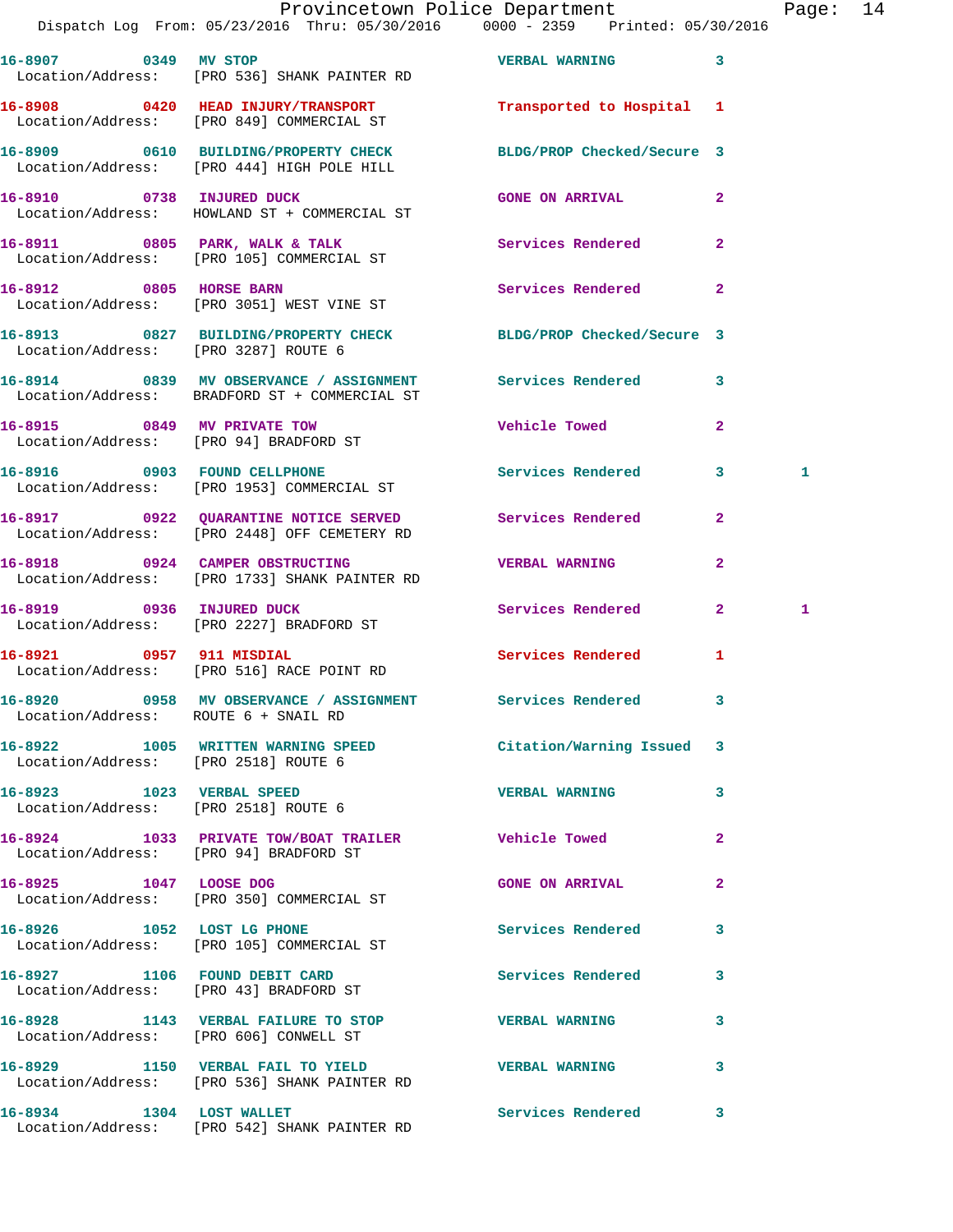| 16-8935 1307 BIKE ACCIDENT                                          | Location/Address: [PRO 1536] COMMERCIAL ST                                                                    | <b>Services Rendered</b>   | $\overline{2}$ |
|---------------------------------------------------------------------|---------------------------------------------------------------------------------------------------------------|----------------------------|----------------|
| 16-8937 1334 LOOSE DOG                                              | Location/Address: [PRO 105] COMMERCIAL ST                                                                     | Could Not Locate           | $\overline{2}$ |
| Location/Address: [PRO 3440] ROUTE 6                                | 16-8939 1357 MV OBSERVANCE / ASSIGNMENT Services Rendered 3                                                   |                            |                |
| Location/Address: [PRO 2479] ROUTE 6                                | 16-8940 1401 VERBAL SPEED/CITATION NO LICEN Citation/Warning Issued 3                                         |                            |                |
| 16-8941 1402 FOX CALL                                               | Location/Address: [PRO 325] COMMERCIAL ST                                                                     | Services Rendered          | $\mathbf{2}$   |
|                                                                     | 16-8942 1409 MEDICAL EMERGENCY<br>Location/Address: [PRO 106] COMMERCIAL ST                                   | <b>PATIENT REFUSAL</b>     | 1              |
|                                                                     | 16-8945 1442 KAYAKERS IN DISTRESS<br>Location/Address: [PRO 2490] PROVINCELANDS RD                            | <b>Services Rendered</b>   | 3              |
|                                                                     | 16-8946 1458 TRAFFIC CONTROL<br>Location/Address: CENTER ST + COMMERCIAL ST                                   | <b>GONE ON ARRIVAL</b>     | 3              |
| 16-8947 1506 NOISE COMPLAINT                                        | Location/Address: [PRO 2548] HOWLAND ST                                                                       | Services Rendered          | 3              |
|                                                                     | 16-8949 1525 LOST DEBIT CARD<br>Location/Address: [PRO 542] SHANK PAINTER RD                                  | <b>Services Rendered</b>   | 3              |
|                                                                     | 16-8950 1536 BUILDING/PROPERTY CHECK<br>Location/Address: [PRO 1778] SHANK PAINTER RD                         | BLDG/PROP Checked/Secure 3 |                |
|                                                                     | 16-8951 1545 PARK, WALK & TALK<br>Location/Address: [PRO 105] COMMERCIAL ST                                   | Services Rendered          | $\overline{2}$ |
| 16-8952 1550 MV HIT & RUN                                           | Location/Address: [PRO 106] COMMERCIAL ST                                                                     | Services Rendered          | $\mathbf{2}$   |
| 16-8954 1617 FOLLOW UP                                              | Location/Address: [PRO 542] SHANK PAINTER RD                                                                  | Services Rendered          | $\overline{2}$ |
| 16-8955 1712 MV HIT & RUN                                           | Location/Address: [PRO 732] BRADFORD ST                                                                       | Services Rendered          | $\mathbf{2}$   |
| Location/Address: [PRO 2786] YOUNGS CT                              | 16-8957 1750 LARCENY / FORGERY / FRAUD                                                                        | Services Rendered 2        |                |
|                                                                     | 16-8956 1751 BUILDING/PROPERTY CHECK BLDG/PROP Checked/Secure 3<br>Location/Address: [PRO 3033] COMMERCIAL ST |                            |                |
| Location/Address: [PRO 1590] PEARL ST                               | 16-8958 1804 PARKING COMPLAINT / GENERAL Services Rendered                                                    |                            | 3              |
| Location/Address: [PRO 2513] ROUTE 6                                | 16-8959 1815 MV OBSERVANCE / ASSIGNMENT Services Rendered                                                     |                            | 3              |
| 16-8961 1823 MV COMPLAINT<br>Location/Address: [PRO 94] BRADFORD ST |                                                                                                               | <b>VERBAL WARNING</b>      | $\mathbf{2}$   |
|                                                                     | 16-8962 1843 BUILDING/PROPERTY CHECK<br>Location/Address: [PRO 3259] MACMILLAN WHARF                          | Services Rendered          | 3              |
| 16-8964 1906 LOST WALLET                                            | Location/Address: [PRO 542] SHANK PAINTER RD                                                                  | Services Rendered          | 3              |
|                                                                     | 16-8963 1907 PARKING COMPLAINT / GENERAL Services Rendered<br>Location/Address: [PRO 1181] COMMERCIAL ST      |                            | 3              |
|                                                                     |                                                                                                               | Taken/Referred to Other 3  |                |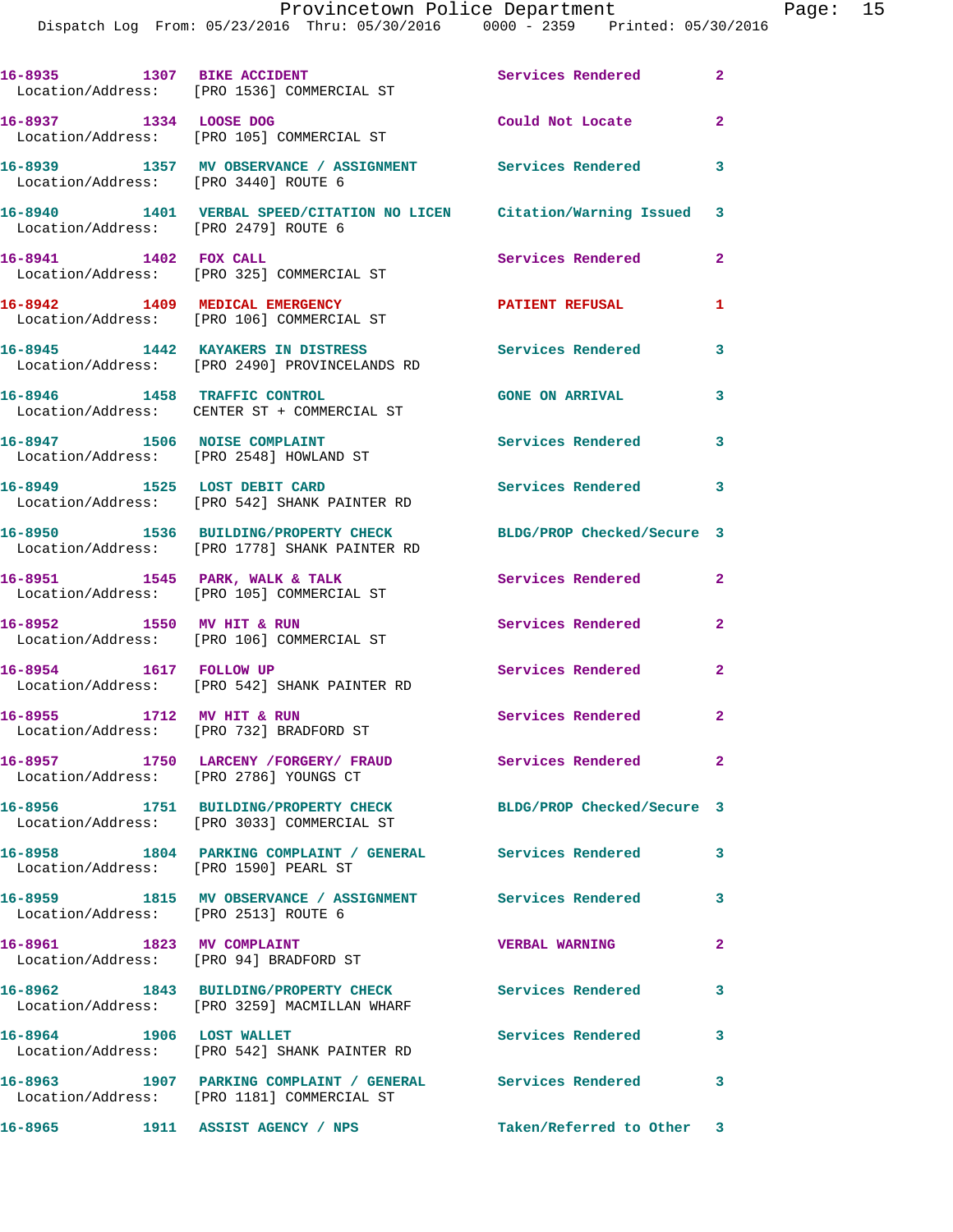|                                                   | Provincetown Police Department                                                                             |                            |                |
|---------------------------------------------------|------------------------------------------------------------------------------------------------------------|----------------------------|----------------|
|                                                   | Dispatch Log From: 05/23/2016 Thru: 05/30/2016 0000 - 2359 Printed: 05/30/2016                             |                            |                |
|                                                   | Location/Address: [PRO 2551] PROVINCELANDS RD                                                              |                            |                |
|                                                   | 16-8966 1926 PARKING COMPLAINT / GENERAL Services Rendered<br>Location/Address: COMMERCIAL ST + KILEY CT   |                            | 3              |
|                                                   | 16-8967 1930 BUILDING/PROPERTY CHECK BLDG/PROP Checked/Secure 3<br>Location/Address: [PRO 1646] WINSLOW ST |                            |                |
| 16-8968 1931 MV STOP<br>Location/Address: ROUTE 6 |                                                                                                            | <b>VERBAL WARNING</b>      | 3              |
|                                                   | 16-8970 1941 PARKING COMPLAINT / GENERAL Services Rendered<br>Location/Address: [PRO 1590] PEARL ST        |                            | 3              |
| 16-8969 1943 MV STOP                              | Location/Address: [PRO 2043] BRADFORD ST                                                                   | No Action Required         | 3              |
|                                                   | 16-8971 1952 BUILDING/PROPERTY CHECK<br>Location/Address: [PRO 564] BAYBERRY AVE                           | BLDG/PROP Checked/Secure 3 |                |
| 16-8972 1953 ANIMAL CALL                          | Location/Address: COOK ST + COMMERCIAL ST                                                                  | Could Not Locate           | $\overline{2}$ |
| 16-8973 1959 COMPLAINT                            | Location/Address: [PRO 3167] COMMERCIAL ST                                                                 | <b>Services Rendered</b>   | 3              |
| 16-8974 2013 MEDICAL EMERGENCY                    | Location/Address: [PRO 1892] SHANK PAINTER RD                                                              | Services Rendered          | 1              |
|                                                   | 16-8975 2018 MV OBSERVANCE / ASSIGNMENT<br>Location/Address: HOWLAND ST + BRADFORD ST                      | <b>Services Rendered</b>   | 3              |
| 16-8976 2024 COMPLAINT                            | Location/Address: [PRO 3443] COMMERCIAL ST                                                                 | SPOKEN TO                  | 3              |
| 16-8977 2029 FOUND LIC                            | Location/Address: FRANKLIN ST + COMMERCIAL ST                                                              | <b>Services Rendered</b>   | 3              |
| 16-8978 2031 MV STOP                              | Location/Address: BRADFORD ST + KENDALL LN                                                                 | Citation/Warning Issued    | 3              |
|                                                   | 16-8979 2106 ASSIST AGENCY / WATER DEPT Taken/Referred to Other<br>Location/Address: [PRO 31] BRADFORD ST  |                            | 3              |
| Location/Address: RYDER ST                        | 16-8981 2132 PARKING / GENERAL                                                                             | No Action Required         | 3              |
|                                                   | 16-8983 2138 MV ACCIDENT<br>Location/Address: [PRO 595] BRADFORD ST<br>Refer To Accident: 16-19-AC         | Services Rendered          | 1              |
|                                                   | 16-8984 2138 NOISE COMPLAINT<br>Location/Address: [PRO 2494] BRADFORD ST                                   | SPOKEN TO                  | 3              |
|                                                   | 16-8986 2156 BUILDING/PROPERTY CHECK<br>Location/Address: [PRO 1952] COMMERCIAL ST                         | BLDG/PROP Checked/Secure 3 |                |
| 16-8987 2217 MV STOP                              | Location: [PRO 3431] LOPES SQUARE                                                                          | SPOKEN TO                  | 3              |
| 16-8988 2244 DISTURBANCE                          | Location/Address: RYDER ST + COMMERCIAL ST                                                                 | SPOKEN TO                  | 1              |
| Location/Address: [TRU] ROUTE                     | 16-8989 2244 ASSIST AGENCY / STATE/TPD Services Rendered                                                   |                            | 3              |
|                                                   | 16-8991 2245 FOUND VISA CARD<br>Location/Address: [PRO 542] SHANK PAINTER RD                               | No Action Required         | 3              |
|                                                   | 16-8990 2258 MEDICAL EMERGENCY<br>Location/Address: BRADFORD ST + COURT ST                                 | Transported to Hospital    | 1              |

Page: 16<br>6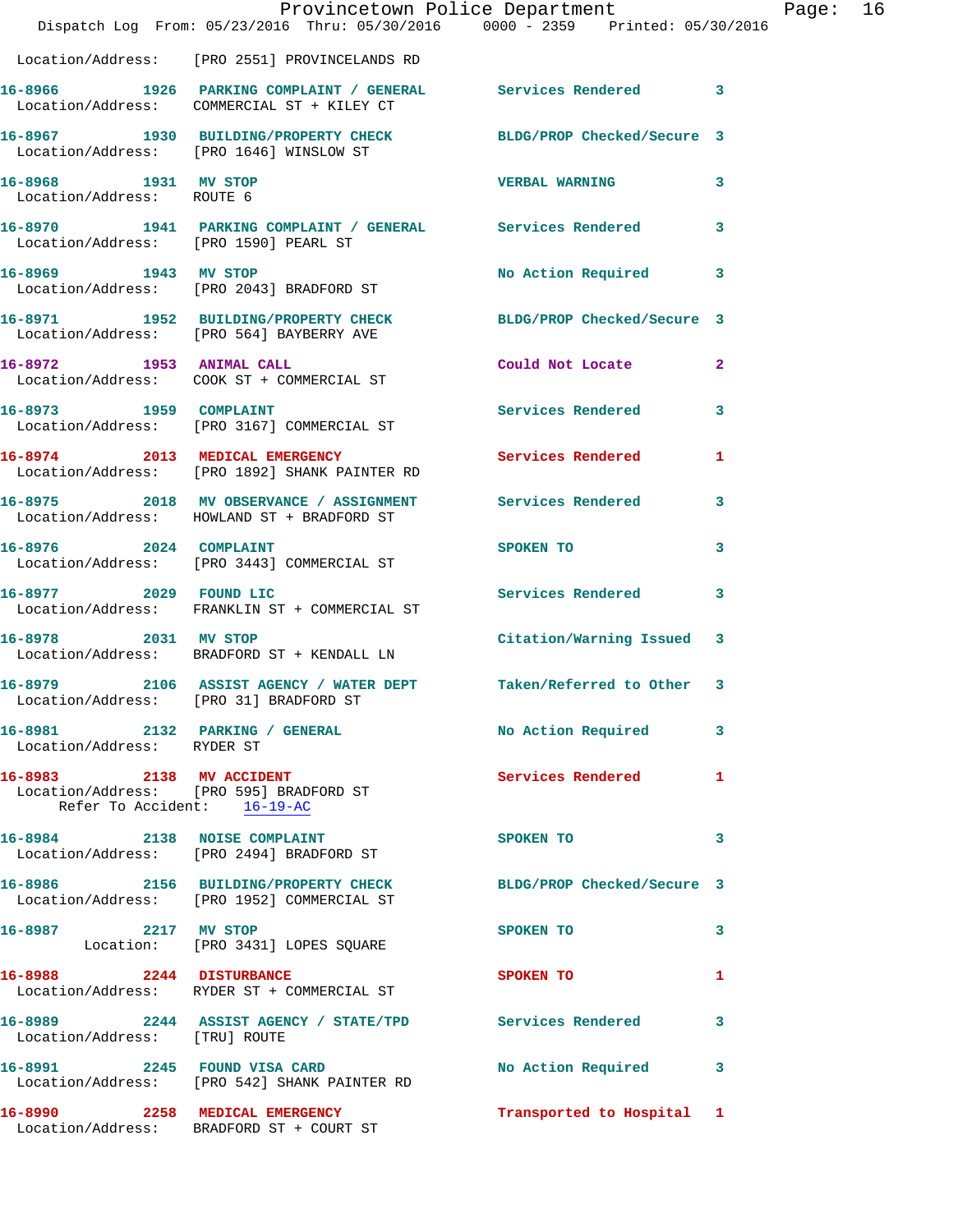|                                                                | Dispatch Log From: 05/23/2016 Thru: 05/30/2016 0000 - 2359 Printed: 05/30/2016                             |                           |                |    |
|----------------------------------------------------------------|------------------------------------------------------------------------------------------------------------|---------------------------|----------------|----|
|                                                                | 16-8993 2342 BUILDING/PROPERTY CHECK Services Rendered 3<br>Location/Address: [PRO 2483] COMMERCIAL ST     |                           |                |    |
| 16-8994 2345 MV STOP<br>Location/Address: RYDER ST             |                                                                                                            | <b>VERBAL WARNING</b>     | 3              |    |
| 16-8995 2348 BAR CHECK                                         | Location/Address: [PRO 2737] COMMERCIAL ST                                                                 | LICENSING/NO ACTION       | $\overline{2}$ |    |
|                                                                | 16-8996 2349 BAR CHECK<br>Location/Address: [PRO 399] COMMERCIAL ST                                        | LICENSING/NO ACTION       | $\mathbf{2}$   |    |
|                                                                | 16-8998 2350 MV OBSERVANCE / ASSIGNMENT Services Rendered<br>Location/Address: BRADFORD ST + HOWLAND ST    |                           | 3              |    |
|                                                                | 16-8997 2351 BAR CHECK<br>Location/Address: [PRO 3443] COMMERCIAL ST                                       | LICENSING/NO ACTION       | $\mathbf{2}$   |    |
| 16-8999 2353 BAR CHECK                                         | Location/Address: [PRO 3276] COMMERCIAL ST                                                                 | LICENSING/NO ACTION       | $\mathbf{2}$   |    |
|                                                                | 16-9000 2355 BAR CHECK<br>Location/Address: [PRO 208] COMMERCIAL ST                                        | LICENSING/NO ACTION       | $\mathbf{2}$   |    |
|                                                                | 16-9001 2356 NOISE COMPLAINT<br>Location/Address: [PRO 987] MAYFLOWER AVE                                  | SPOKEN TO                 | 3              |    |
| For Date: $05/29/2016$ - Sunday                                |                                                                                                            |                           |                |    |
|                                                                | 16-9002 0000 LOBBY TRAFFIC<br>Location/Address: [PRO 542] SHANK PAINTER RD                                 | Services Rendered 2       |                | 35 |
| 16-9007 0011 HAZARDS<br>Location/Address: ROUTE 6              |                                                                                                            | Taken/Referred to Other 2 |                |    |
|                                                                | 16-9009 0016 911 GENERAL/ASSIST CIT Services Rendered<br>Location/Address: [PRO 63] BRADFORD ST EXT        |                           | 1              |    |
| 16-9004 0023 MV STOP<br>Location/Address: BRADFORD ST + LAW ST |                                                                                                            | VERBAL WARNING 3          |                |    |
| 16-9005 0024 FOLLOW UP                                         | Location/Address: [PRO 3236] COMMERCIAL ST                                                                 | No Action Required 2      |                |    |
|                                                                | 16-9006 0028 ANIMAL CALL LOOSE DOG Citation/Warning Issued 2<br>Location/Address: [PRO 1812] KINGS WAY     |                           |                |    |
|                                                                | 16-9008 0035 BUILDING/PROPERTY CHECK Services Rendered 3<br>Location/Address: [PRO 75] CAPTAIN BERTIES WAY |                           |                |    |
|                                                                | 16-9012 0057 LARCENY /FORGERY/ FRAUD Services Rendered<br>Location/Address: [PRO 165] COMMERCIAL ST        |                           | $\mathbf{2}$   |    |
| 16-9014 0103 MV DISABLED                                       | Location/Address: [PRO 182] COMMERCIAL ST                                                                  | Services Rendered         | $\mathbf{2}$   |    |
|                                                                | 16-9015 0113 MEDICAL EMERGENCY<br>Location/Address: [PRO 1266] NELSON AVE                                  | Transported to Hospital 1 |                |    |
|                                                                | 16-9013 0114 SERVE RESTRAINING ORDER<br>Location/Address: [PRO 542] SHANK PAINTER RD                       | <b>SPOKEN TO</b>          | $\mathbf{2}$   |    |
| 16-9016 0114 MV COMPLAINT<br>Location/Address: RYDER ST        |                                                                                                            | Services Rendered         | $\mathbf{2}$   |    |
| 16-9018 0127 NOISE COMPLAINT                                   | Location/Address: COURT ST + HOLWAY AVE                                                                    | Could Not Locate          | 3              |    |
| 16-9017 0134 MV STOP                                           |                                                                                                            | <b>VERBAL WARNING</b>     |                |    |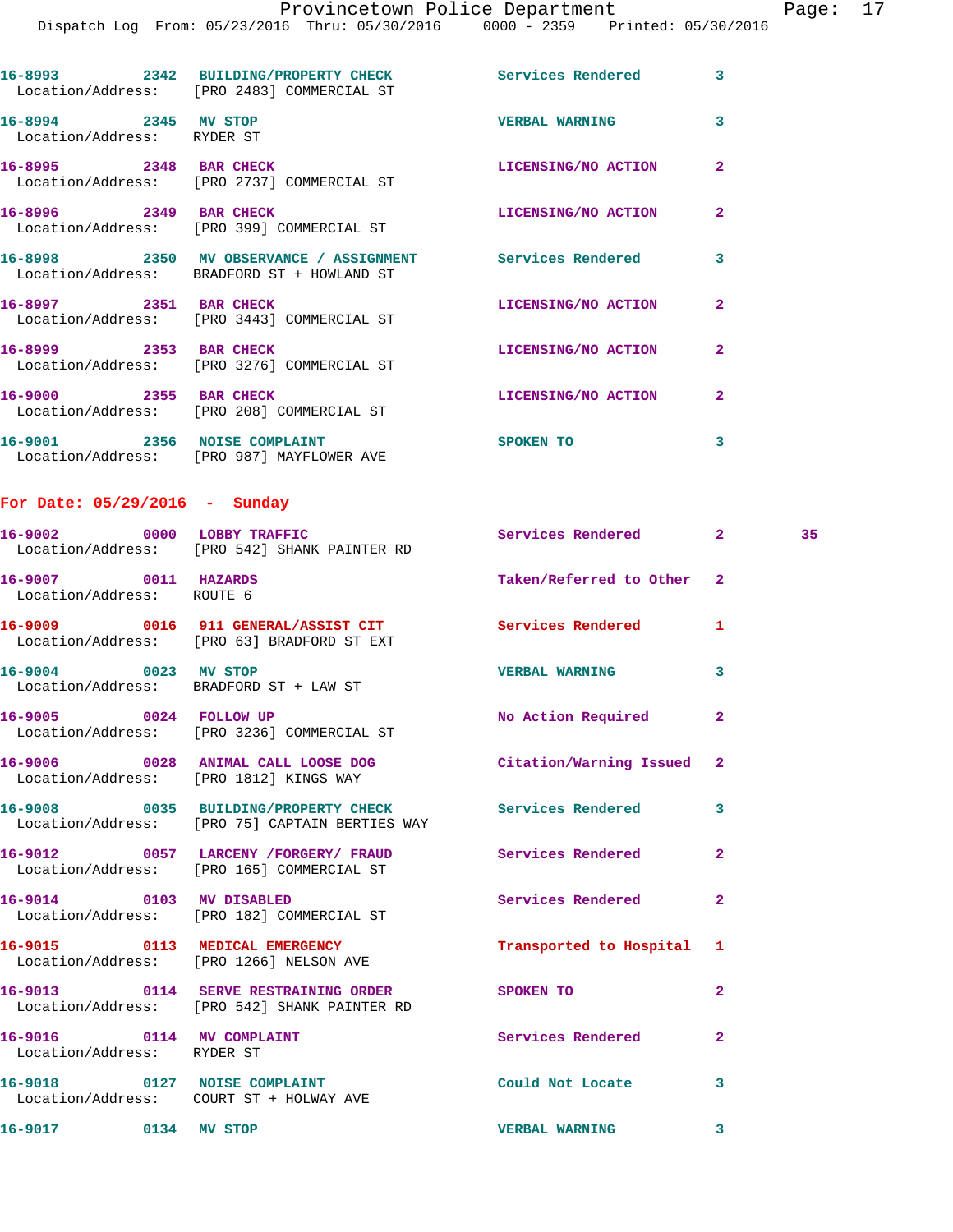|                                                    | Dispatch Log From: 05/23/2016 Thru: 05/30/2016 0000 - 2359 Printed: 05/30/2016                           | Provincetown Police Department Page: 18                                                                       |              |  |
|----------------------------------------------------|----------------------------------------------------------------------------------------------------------|---------------------------------------------------------------------------------------------------------------|--------------|--|
|                                                    | Location: [PRO 3431] LOPES SQUARE                                                                        |                                                                                                               |              |  |
|                                                    | 16-9023 0145 ASSIST CITIZEN<br>Location/Address: [PRO 3276] COMMERCIAL ST                                | No Action Required 3                                                                                          |              |  |
|                                                    | 16-9022 0150 MISSING PERSON<br>Location/Address: [PRO 3236] COMMERCIAL ST                                | Could Not Locate                                                                                              | 1            |  |
|                                                    | 16-9020 0155 ASSIST CITIZEN<br>Location/Address: [PRO 542] SHANK PAINTER RD                              | Services Rendered 3                                                                                           |              |  |
|                                                    | 16-9019  0157  ASSIST CITIZEN  Services Rendered  3<br>Location/Address: COURT ST + BRADFORD ST          |                                                                                                               |              |  |
|                                                    | 16-9021 0204 MV OBSERVANCE / ASSIGNMENT Services Rendered 3<br>Location/Address: BRADFORD ST + RYDER ST  |                                                                                                               |              |  |
|                                                    | 16-9024 0213 PARKING COMPLAINT / GENERAL SPOKEN TO<br>Location/Address: [PRO 2616] COMMERCIAL ST         |                                                                                                               | 3            |  |
| 16-9025 0213 MV STOP                               | Location/Address: BRADFORD ST + CONWAY ST                                                                | <b>VERBAL WARNING</b>                                                                                         | $\mathbf{3}$ |  |
| 16-9026 0221 MV STOP<br>Location/Address: RYDER ST |                                                                                                          | <b>VERBAL WARNING</b>                                                                                         | 3            |  |
| Location/Address: BRADFORD ST                      | 16-9027 0227 ASSIST AGENCY / WATER DEPT Taken/Referred to Other 3                                        |                                                                                                               |              |  |
| Location/Address: [PRO 658] MOZART AVE             | 16-9028 0250 MEDICAL EMERGENCY PATIENT REFUSAL                                                           |                                                                                                               | $\mathbf{1}$ |  |
|                                                    | 16-9029 0604 ASSIST AGENCY / TRURO PD Services Rendered<br>Location/Address: [TRU] HEAD OF THE MEADOW RD |                                                                                                               | 3            |  |
|                                                    | 16-9031 0722 BUILDING/PROPERTY CHECK Services Rendered 3<br>Location/Address: [PRO 2977] COMMERCIAL ST   |                                                                                                               |              |  |
| Location/Address: [PRO 3222] ALDEN ST              | 16-9032 0748 MEDICAL EMERGENCY/FALL Services Rendered                                                    |                                                                                                               | 1            |  |
|                                                    | 16-9033 0804 MV OBSERVANCE / ASSIGNMENT Services Rendered 3<br>Location: RT. 6 & PROVINCELANDS RD        |                                                                                                               |              |  |
|                                                    | 16-9034 0832 MV OBSERVANCE / ASSIGNMENT Services Rendered<br>Location/Address: [PRO 2489] BRADFORD ST    |                                                                                                               | 3            |  |
|                                                    | 16-9035 0841 LOST IPHONE 5<br>Location/Address: [PRO 542] SHANK PAINTER RD                               | Services Rendered                                                                                             | 3            |  |
|                                                    | 16-9036 1003 LOST CARD HOLDER Services Rendered 3<br>Location/Address: [PRO 542] SHANK PAINTER RD        |                                                                                                               |              |  |
| Location/Address: [PRO 521] ROUTE 6                | 16-9037 1029 MV HIT & RUN                                                                                | SPOKEN TO AND TO A STATE OF THE STATE OF THE STATE OF THE STATE OF THE STATE OF THE STATE OF THE STATE OF THE | $\mathbf{2}$ |  |
|                                                    | 16-9038 1034 SERVICE CALL/TRANSPORT Services Rendered 3<br>Location: [PRO 3431] LOPES SQUARE             |                                                                                                               |              |  |
|                                                    | 16-9039 1045 FOUND DRIVER'S LICENSE Services Rendered<br>Location/Address: [PRO 542] SHANK PAINTER RD    |                                                                                                               | 3            |  |
| 16-9040 1114 TRAFFIC CONTROL                       | Location/Address: [PRO 94] BRADFORD ST + CONWELL ST                                                      | <b>Services Rendered</b>                                                                                      | 3            |  |
|                                                    | 16-9041 1118 911 GENERAL<br>Location/Address: [PRO 2977] COMMERCIAL ST                                   | SPOKEN TO                                                                                                     | 1            |  |
| 16-9042 1134 MV STOP                               | Location/Address: [PRO 2818] CONWELL ST                                                                  | No Action Required 3                                                                                          |              |  |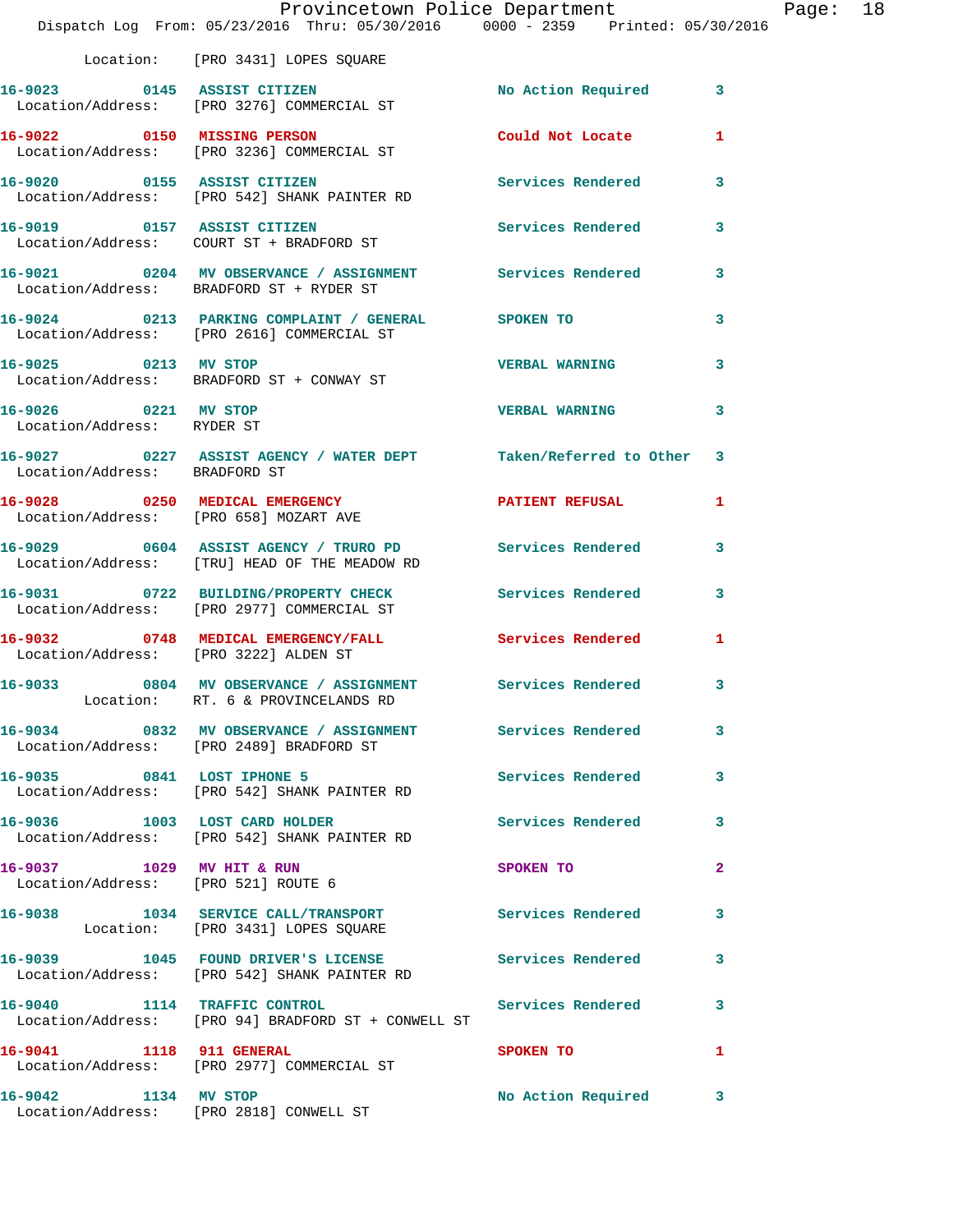|                                                    | Dispatch Log From: 05/23/2016 Thru: 05/30/2016 0000 - 2359 Printed: 05/30/2016                                | Provincetown Police Department |                | Page: 19 |  |
|----------------------------------------------------|---------------------------------------------------------------------------------------------------------------|--------------------------------|----------------|----------|--|
|                                                    | 16-9043 1156 MEDICAL EMERGENCY/PUNCTURE Transported to Hospital 1<br>Location/Address: [PRO 1830] BRADFORD ST |                                |                |          |  |
|                                                    | 16-9044 1158 TRAFFIC CONTROL Services Rendered 3<br>Location/Address: BRADFORD ST + CONWELL ST                |                                |                |          |  |
|                                                    | 16-9045 1252 MV STOP<br>Location/Address: [PRO 196] COMMERCIAL ST                                             | Services Rendered 3            |                |          |  |
| 16-9046 1258 MV STOP<br>Refer To Summons: 16-87-AR | Location/Address: [PRO 37] BRADFORD ST<br>Refer To Summons: 16-88-AR<br>Refer To Summons: 16-89-AR            | Services Rendered 3            |                | 1        |  |
|                                                    | 16-9047 1258 DIABETIC WOUND PROBLEMS<br>Location/Address: [PRO 1149] WILLOW DR                                | Transported to Hospital 1      |                |          |  |
|                                                    | 16-9048 1309 MEDICAL EMERGENCY/HEART<br>Location/Address: [PRO 1548] COMMERCIAL ST                            | Transported to Hospital 1      |                |          |  |
|                                                    | 16-9049 1453 PRIVATE VEHICLE TRESPASS TOWS Vehicle Towed<br>Location/Address: [PRO 2277] BRADFORD ST          |                                | $\mathbf{2}$   |          |  |
|                                                    | 16-9050 1504 STOLEN ITEM<br>Location/Address: [PRO 1714] COMMERCIAL ST                                        | Services Rendered 2            |                |          |  |
|                                                    | 16-9051 1531 MV VANDALISM<br>Location/Address: [PRO 735] BRADFORD ST                                          | Investigated                   | $\overline{a}$ |          |  |
|                                                    | 16-9053 1545 ILLEGALLY PARKED MV'S<br>Location/Address: [PRO 106] COMMERCIAL ST                               | Services Rendered 2            |                |          |  |
|                                                    | 16-9054 1552 MV OBSERVANCE / ASSIGNMENT Services Rendered<br>Location/Address: [PRO 2043] BRADFORD ST         |                                | 3              |          |  |
|                                                    | 16-9055 1607 LOUD MUSIC CONE ON ARRIVAL 1<br>Location/Address: [PRO 3701] BRADFORD ST EXT                     |                                |                |          |  |
|                                                    | 16-9056 1651 LIFT ASSIST<br>Location/Address: [PRO 1830] BRADFORD ST                                          | Services Rendered              | 1              |          |  |
|                                                    | 16-9057 1658 PARKED MV COMPLAINT<br>Location/Address: [PRO 149] COMMERCIAL ST                                 | <b>GONE ON ARRIVAL</b>         | 2              |          |  |
|                                                    | 16-9058 1702 BY-LAW VIOLATION<br>Location/Address: [PRO 208] COMMERCIAL ST                                    | <b>VERBAL WARNING</b>          | $\mathbf{2}$   |          |  |
|                                                    | 16-9059 1717 FOLLOW UP<br>Location/Address: [PRO 457] MACMILLAN WHARF                                         | Services Rendered              | $\mathbf{2}$   |          |  |
|                                                    | 16-9060 1722 PARK, WALK & TALK Services Rendered<br>Location/Address: [PRO 105] COMMERCIAL ST                 |                                | $\mathbf{2}$   |          |  |
|                                                    | 16-9061 1753 POSSIBLE IP<br>Location/Address: [PRO 2277] BRADFORD ST                                          | Services Rendered 1            |                |          |  |
| 16-9062 1808 ASSAULT                               | Location/Address: [PRO 444] HIGH POLE HILL<br>Refer To Summons: 16-90-AR                                      | Services Rendered              | 1              |          |  |
|                                                    | 16-9063 1822 VERBAL FAILURE TO STOP VERBAL WARNING 3<br>Location/Address: [PRO 2754] ROUTE 6                  |                                |                |          |  |
|                                                    | 16-9064 1922 LOST WALLET<br>Location/Address: [PRO 542] SHANK PAINTER RD                                      | Services Rendered 3            |                |          |  |
|                                                    | 16-9065 1925 MV OBSERVANCE / ASSIGNMENT Services Rendered 3<br>Location/Address: ROUTE 6 + SNAIL RD           |                                |                |          |  |
|                                                    | 16-9066 1935 VERBAL SPEED                                                                                     | <b>VERBAL WARNING</b>          | 3              |          |  |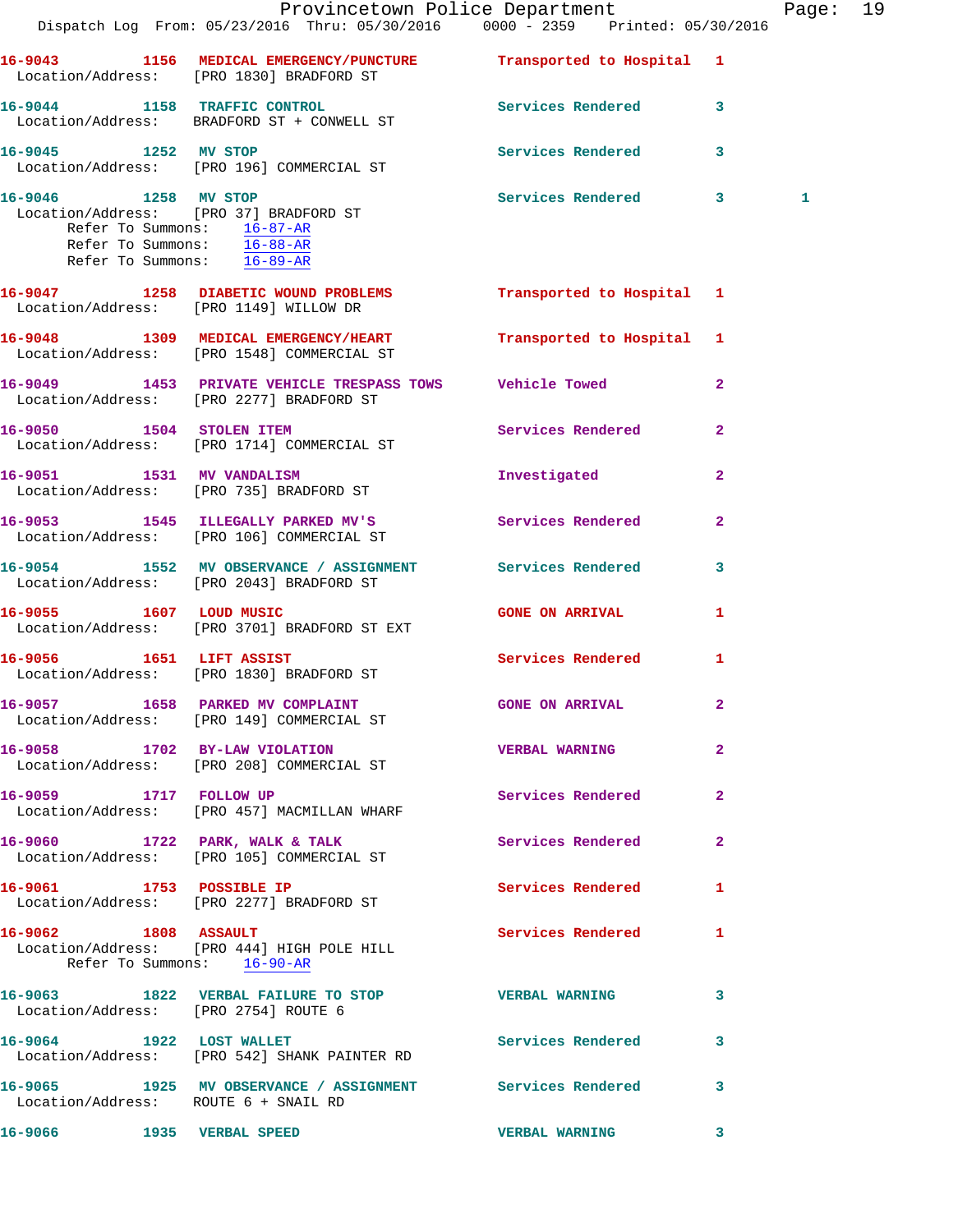|                                                                    | Provincetown Police Department<br>Dispatch Log From: 05/23/2016 Thru: 05/30/2016 0000 - 2359 Printed: 05/30/2016 |                            |                |
|--------------------------------------------------------------------|------------------------------------------------------------------------------------------------------------------|----------------------------|----------------|
| Location/Address: [PRO 2513] ROUTE 6                               |                                                                                                                  |                            |                |
|                                                                    | 16-9067 1944 WELL-BEING CHECK Services Rendered<br>Location/Address: [PRO 3801] COMMERCIAL ST                    |                            | 3              |
|                                                                    | 16-9068 1959 ALLERGIC REACTION<br>Location/Address: [PRO 1892] SHANK PAINTER RD                                  | PATIENT REFUSAL            | 1              |
|                                                                    | 16-9069 2007 911 CALL/CHOKING<br>Location/Address: [PRO 2731] COMMERCIAL ST                                      | <b>Services Rendered</b>   | 1              |
|                                                                    | 16-9070 2015 VERBAL 1-WAY VIOLATION VERBAL WARNING<br>Location/Address: [PRO 3670] SHANK PAINTER RD              |                            | 3              |
| Location/Address: [PRO 1642] COURT ST                              | 16-9071 2042 MV COMPLAINT Services Rendered                                                                      |                            | $\mathbf{2}$   |
|                                                                    | 16-9072 2102 WELL-BEING CHECK/EVALUATION PATIENT REFUSAL<br>Location/Address: [PRO 3801] COMMERCIAL ST           |                            | 1              |
| Location/Address: [PRO 16] BRADFORD ST                             | 16-9073 2107 BUILDING/PROPERTY CHECK BLDG/PROP Checked/Secure 3                                                  |                            |                |
| 16-9074 2110 FIRE PIT                                              | Location/Address: [PRO 721] BRADFORD ST                                                                          | Services Rendered          | 1              |
|                                                                    | 16-9075 2153 BUILDING/PROPERTY CHECK<br>Location/Address: [PRO 2206] COMMERCIAL ST                               | BLDG/PROP Checked/Secure 3 |                |
| 16-9076 2158 NOISE COMPLAINT<br>Location/Address: [PRO 2] ALDEN ST |                                                                                                                  | Could Not Locate           | 3              |
| Location/Address: ALDEN ST                                         | 16-9077 2159 VERBAL 1-WAY/94C                                                                                    | <b>VERBAL WARNING</b>      | 3              |
|                                                                    | 16-9078 2218 LOUD PARTY<br>Location/Address: PEARL ST + BREWSTER ST                                              | <b>VERBAL WARNING</b>      | 3              |
| 16-9079 2245 DISORDERLY                                            | Location/Address: [PRO 3276] COMMERCIAL ST                                                                       | Services Rendered          | $\overline{2}$ |
| 16-9080 2246 NOISE COMPLAINT<br>Location/Address: [PRO 2] ALDEN ST |                                                                                                                  | <b>Services Rendered</b>   | $\mathbf{3}$   |
|                                                                    | 16-9081 2301 COMPLAINT - STREET PERFORMERS SPOKEN TO<br>Location/Address: [PRO 1952] COMMERCIAL ST               |                            | 3              |
| 16-9082 2312 FOUND WALLET                                          | Location/Address: [PRO 105] COMMERCIAL ST                                                                        | <b>Services Rendered</b>   | 3              |
| 16-9083 2331 FOLLOW UP                                             | Location/Address: [PRO 3801] COMMERCIAL ST                                                                       | Services Rendered          | 2              |
| 16-9084 2336 LOST LIC<br>Location/Address: COMMERCIAL ST           |                                                                                                                  | <b>Services Rendered</b>   | 3              |
| 16-9085 2346 MV STOP                                               | Location/Address: RYDER ST + COMMERCIAL ST                                                                       | <b>VERBAL WARNING</b>      | 3              |
| For Date: 05/30/2016 - Monday                                      |                                                                                                                  |                            |                |
| 16-9087 0000 MV STOP                                               | Location/Address: [PRO 165] COMMERCIAL ST                                                                        | <b>VERBAL WARNING</b>      | 3              |
|                                                                    | 16-9088 0005 BUILDING/PROPERTY CHECK<br>Location/Address: [PRO 175] COMMERCIAL ST                                | BLD/PROP CHECKED UNSECUR 3 |                |
|                                                                    | 16-9089 0009 BUILDING/PROPERTY CHECK BLDG/PROP Checked/Secure 3                                                  |                            |                |

Location/Address: [PRO 379] COMMERCIAL ST

Page: 20